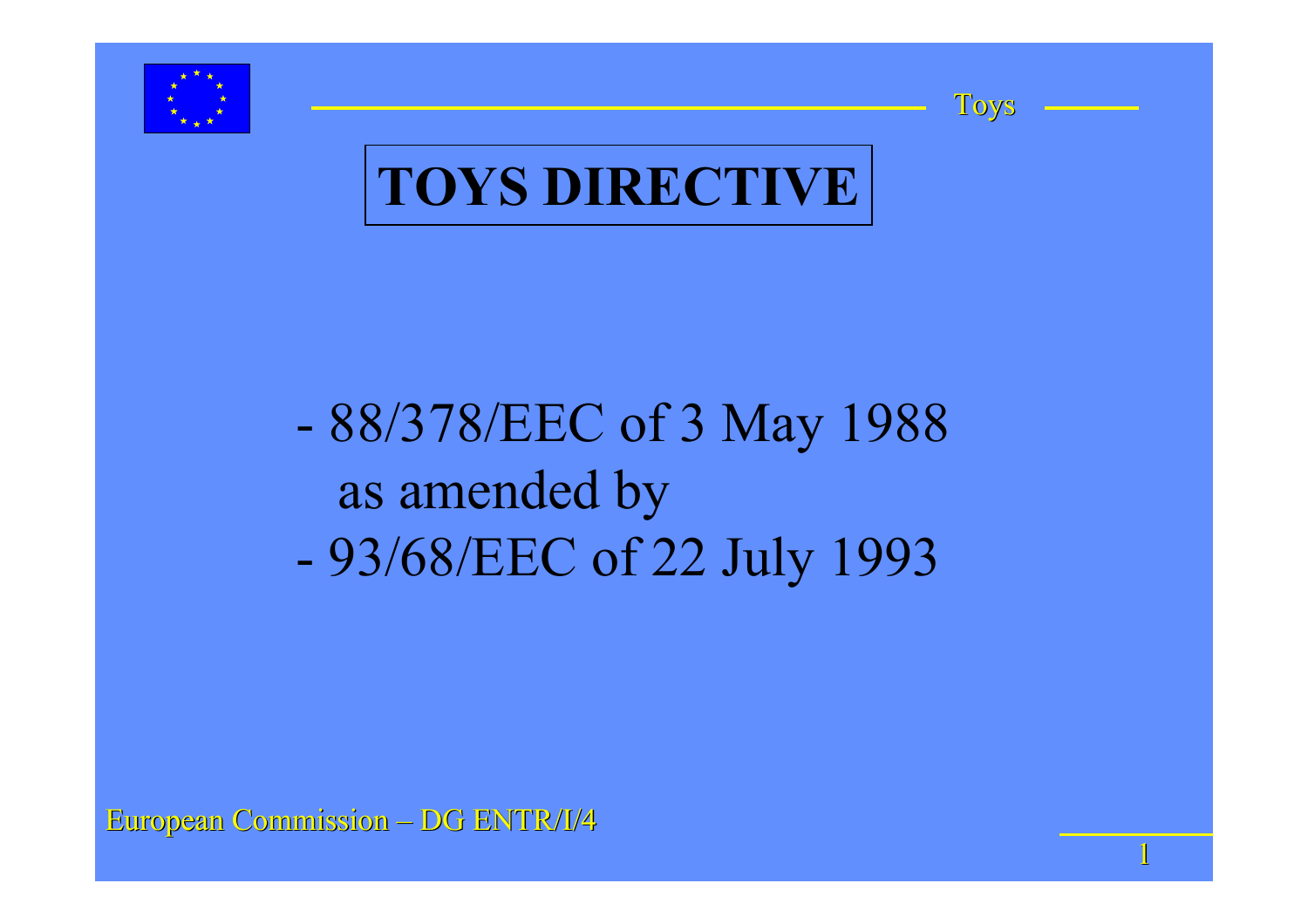



#### **NEW APPROACH DIRECTIVE**

- - Only essential safety requirements defined in the directive defined in the directive -Only essential safety requirements
- - Detailed technical specifications in European standards European standards -Detailed technical specifications in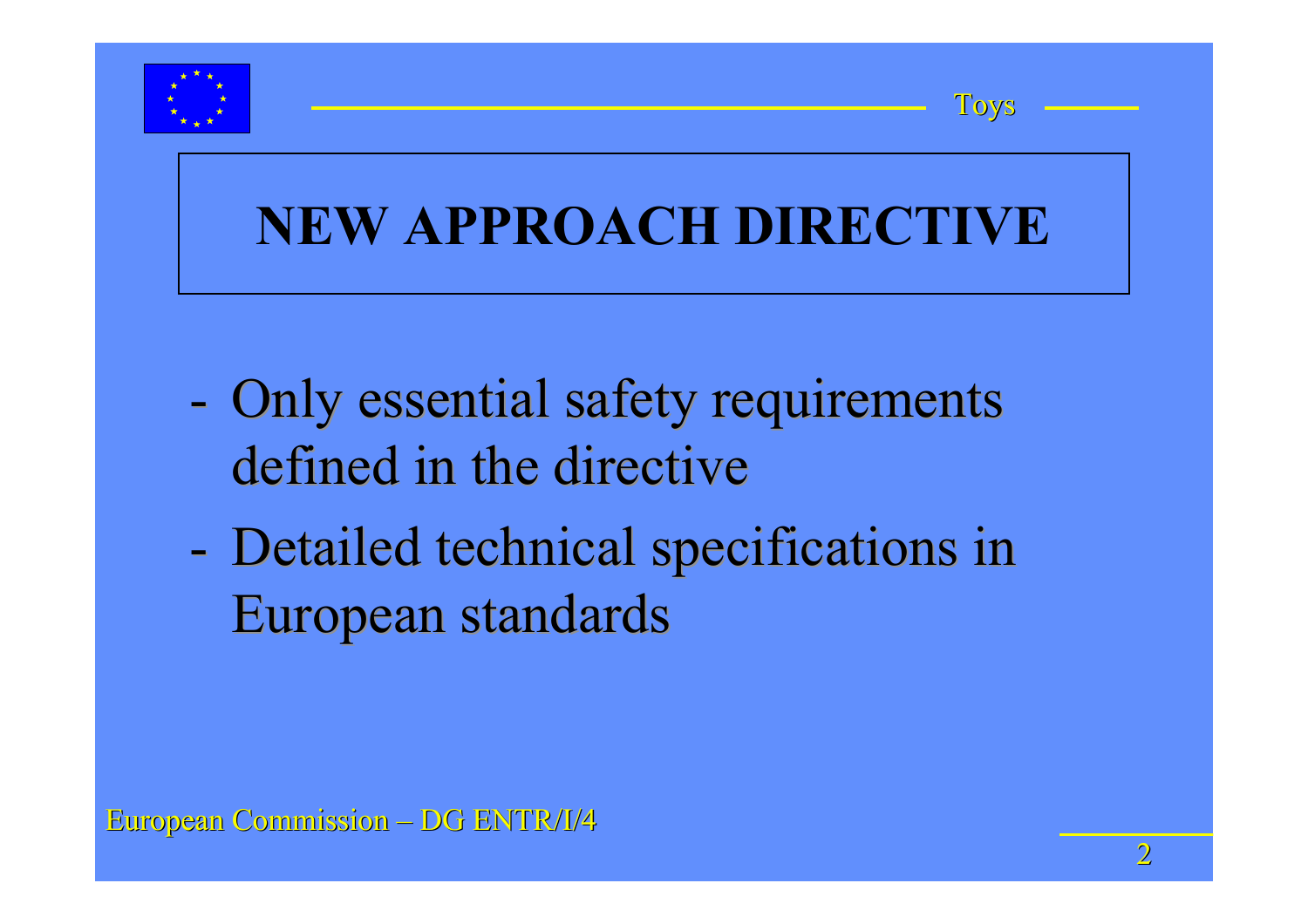





*Definition* (article 1) :

Any product or material designed or clearly intended for use in play by children  $\leq 14$ years of age.

European Commission European Commission – DG ENTR/I/4 DG ENTR/I/4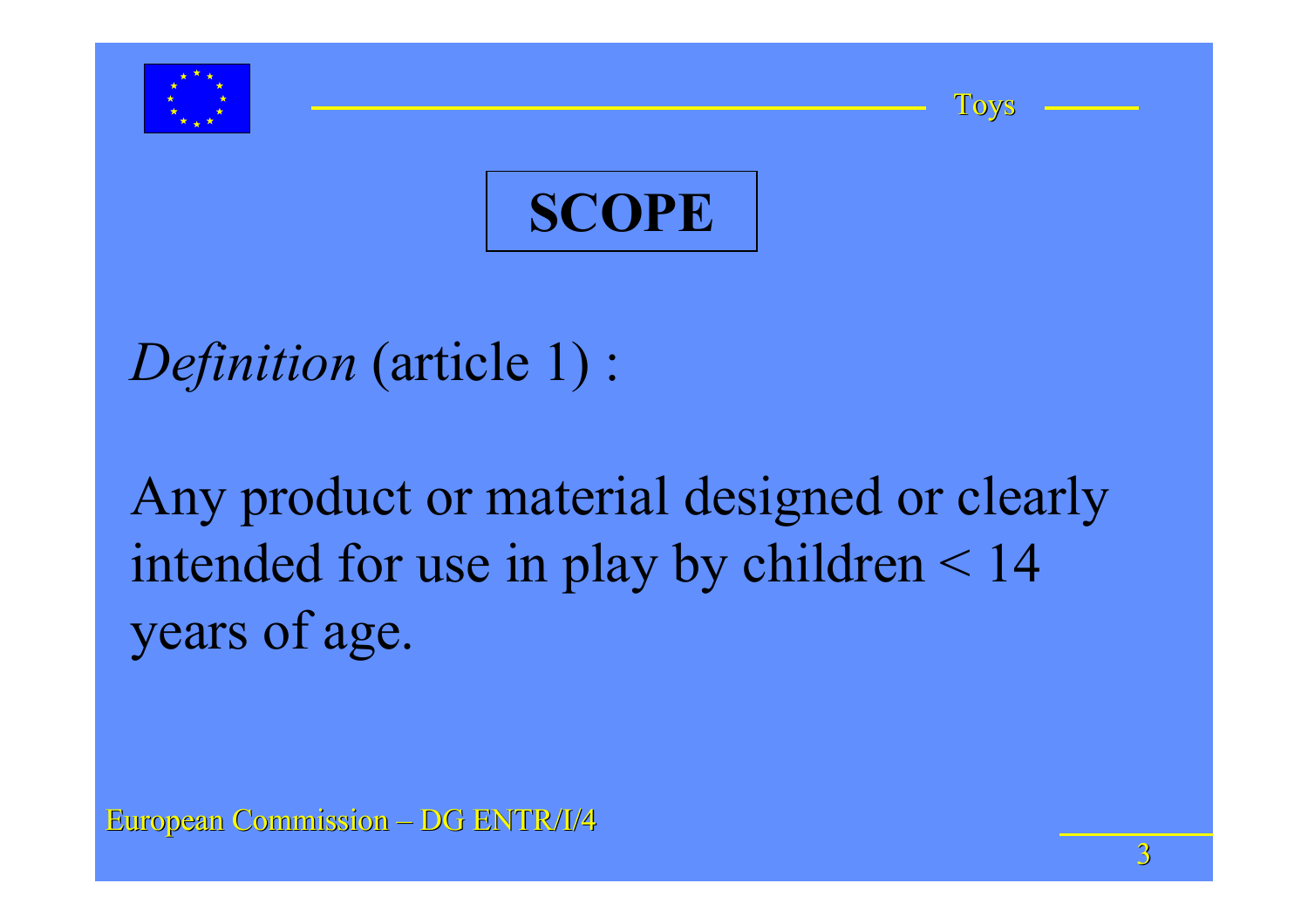





#### 21 exclusions (annex I)

## If not designed for children If they present a particular risk not covered by the Directive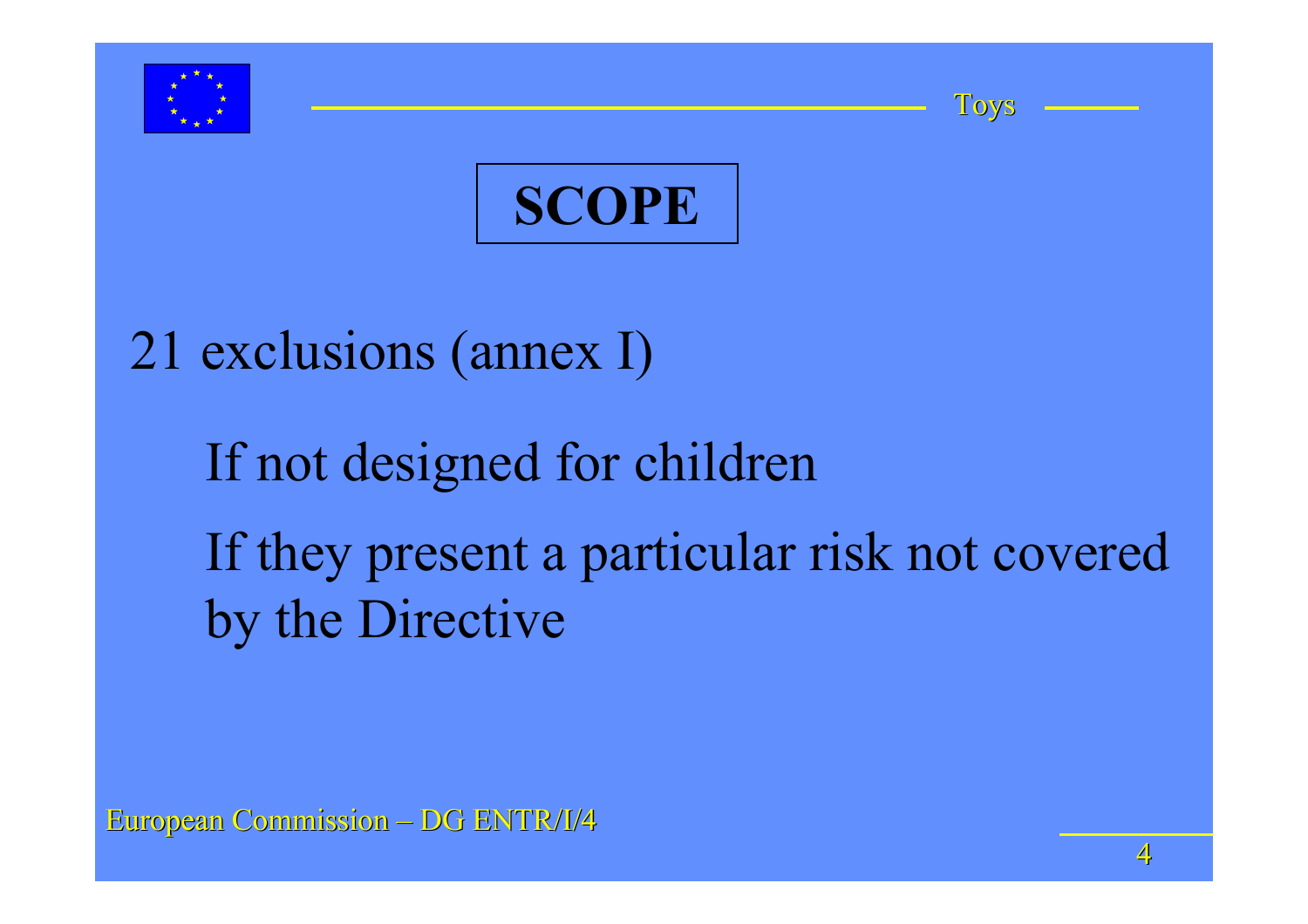





- Examples of exclusions :
	- detailed scale models for adult collectors;
	- sports equipment;
	- equipment intended to be used collectively in playgrounds;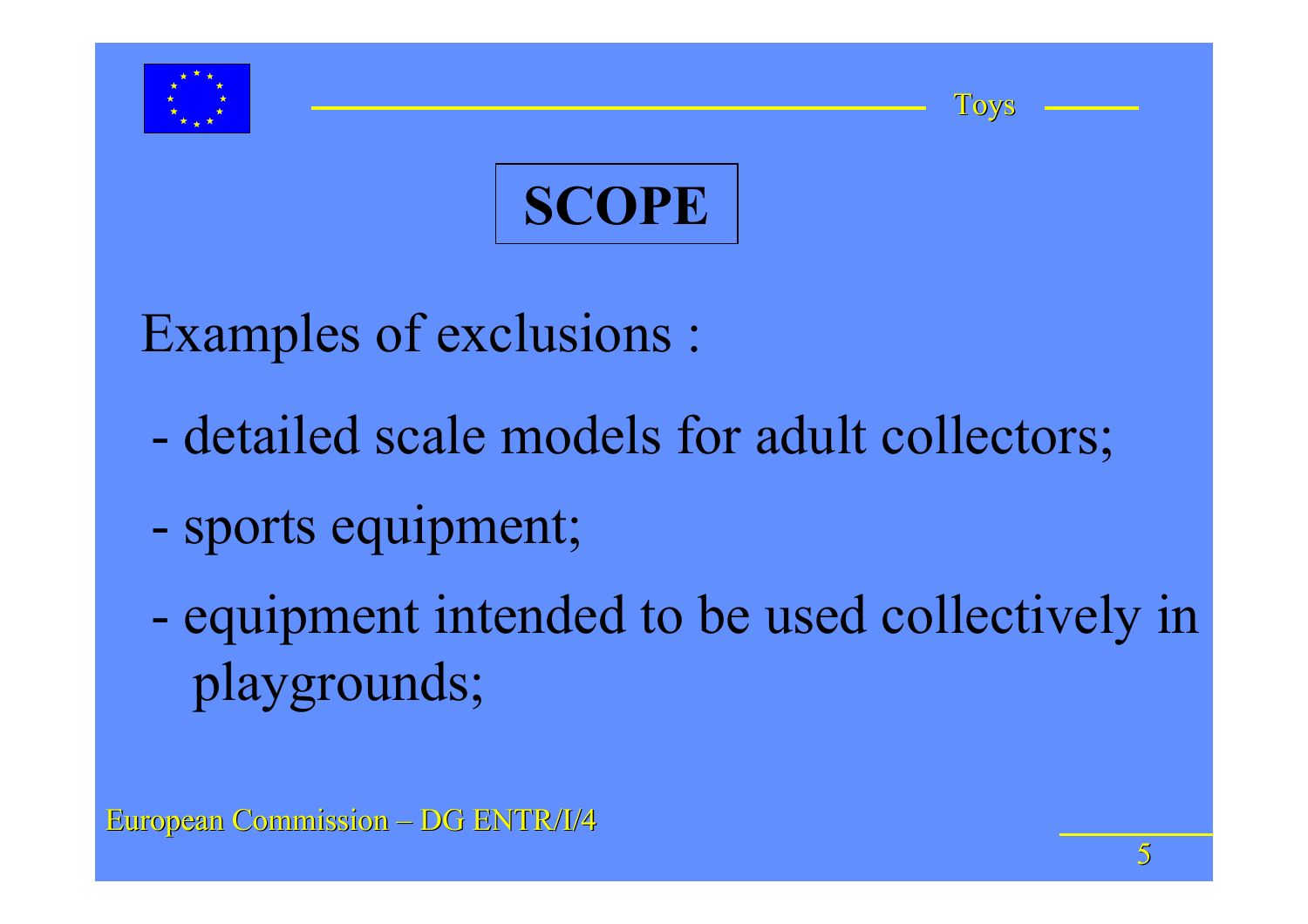



#### **GREY ZONE PROBLEMES**

#### - Guidance documents - Guidance documents

*http://europa.eu.int/comm/enterprise/toys/eg\_guidance.htm http://europa.eu.int/comm/enterprise/toys/eg\_guidance.htm*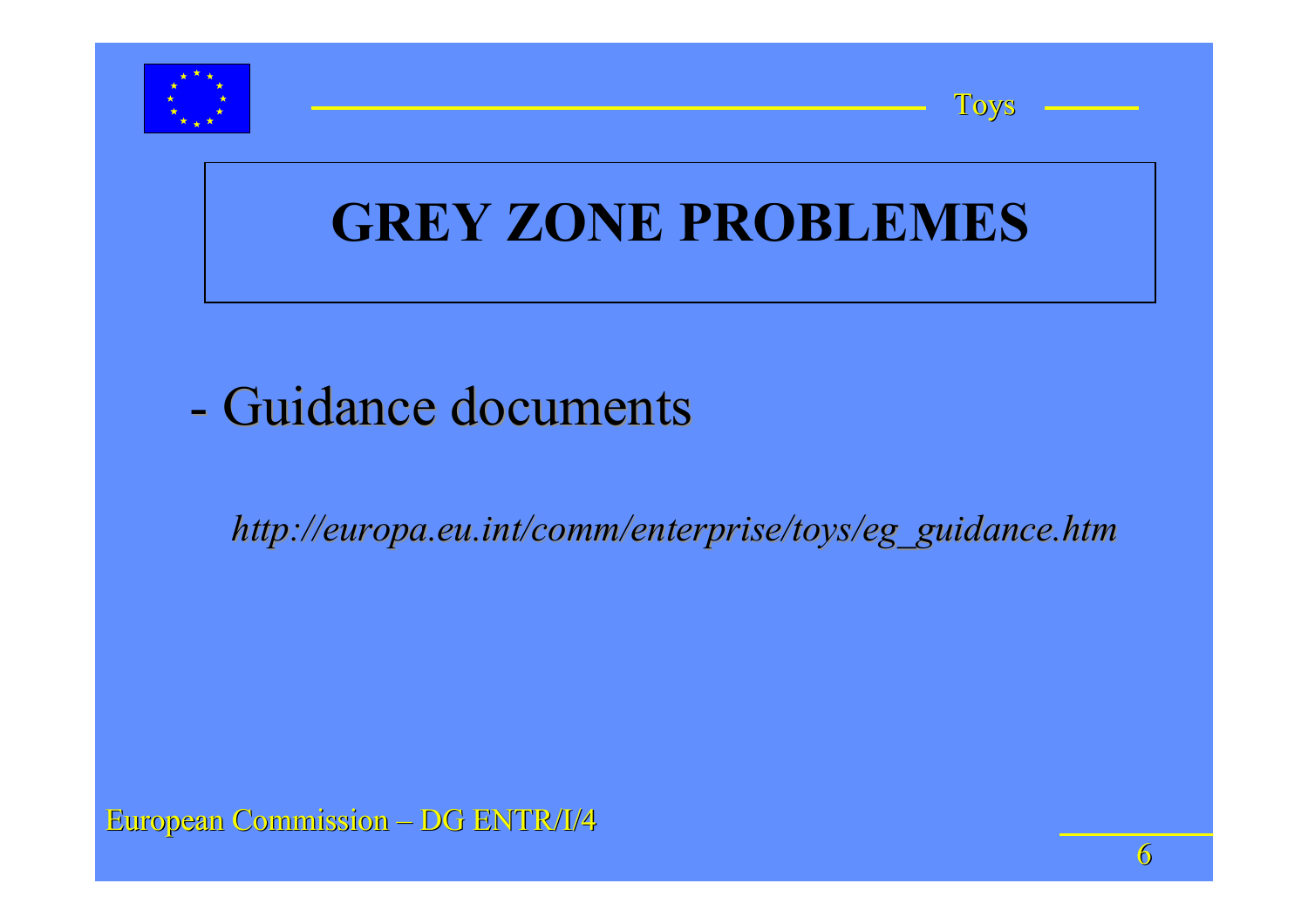





#### **General principles (annex II, section I, 1.2.3)**

- Protection against :
	- health hazards;
	- physical injury.

European Commission European Commission – DG ENTR/I/4 DG ENTR/I/4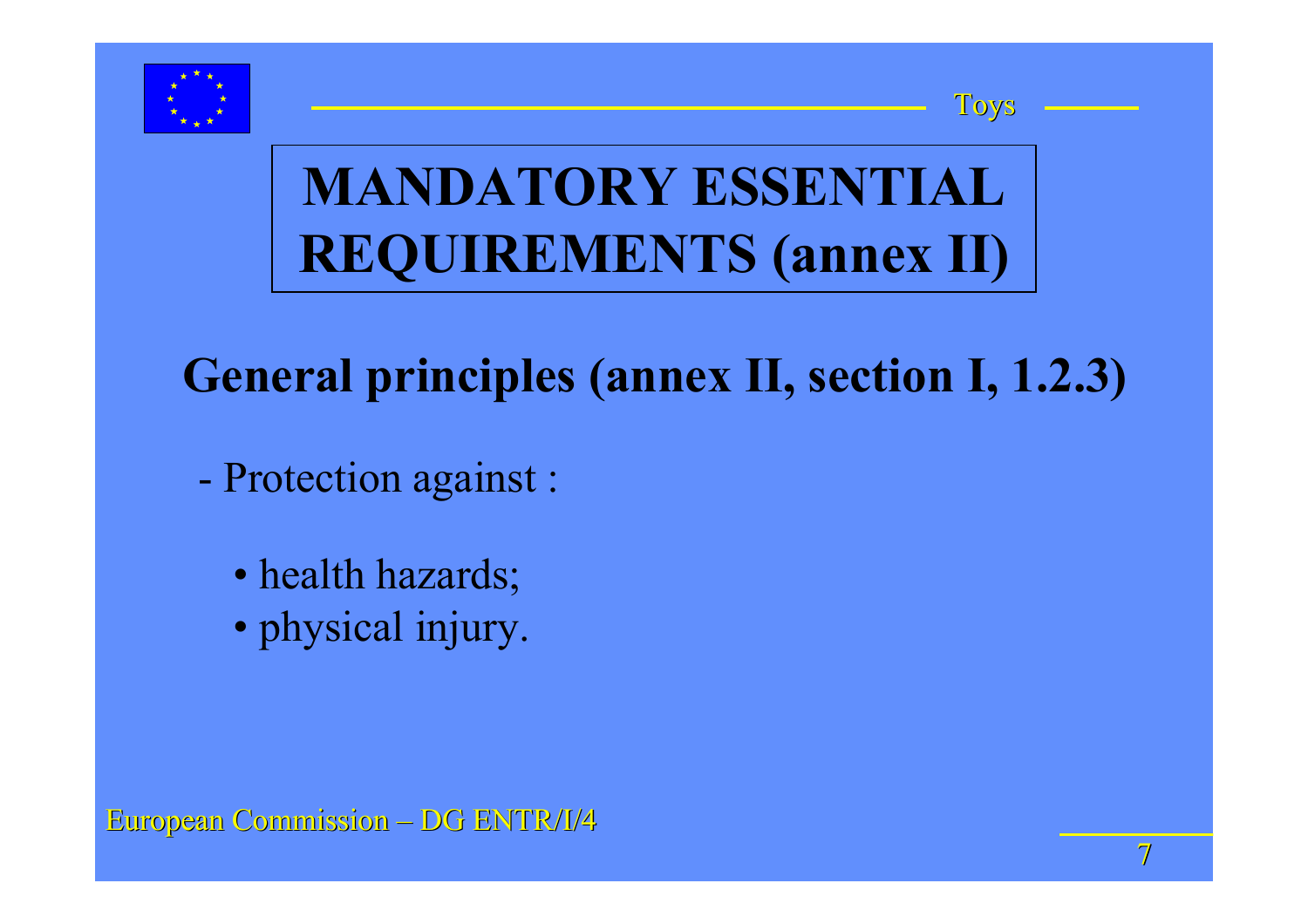



- -When toys are used as intended or in a foreseeable way, bearing in the mind the normal behavior of children.
- -Taking account of ability of users => need to specify minimum age (in particular  $\leq$  36 months of age).
- Labels on toys & instructions for use (Annex IV).
- **European Commission DG ENTR/I/4**

Toys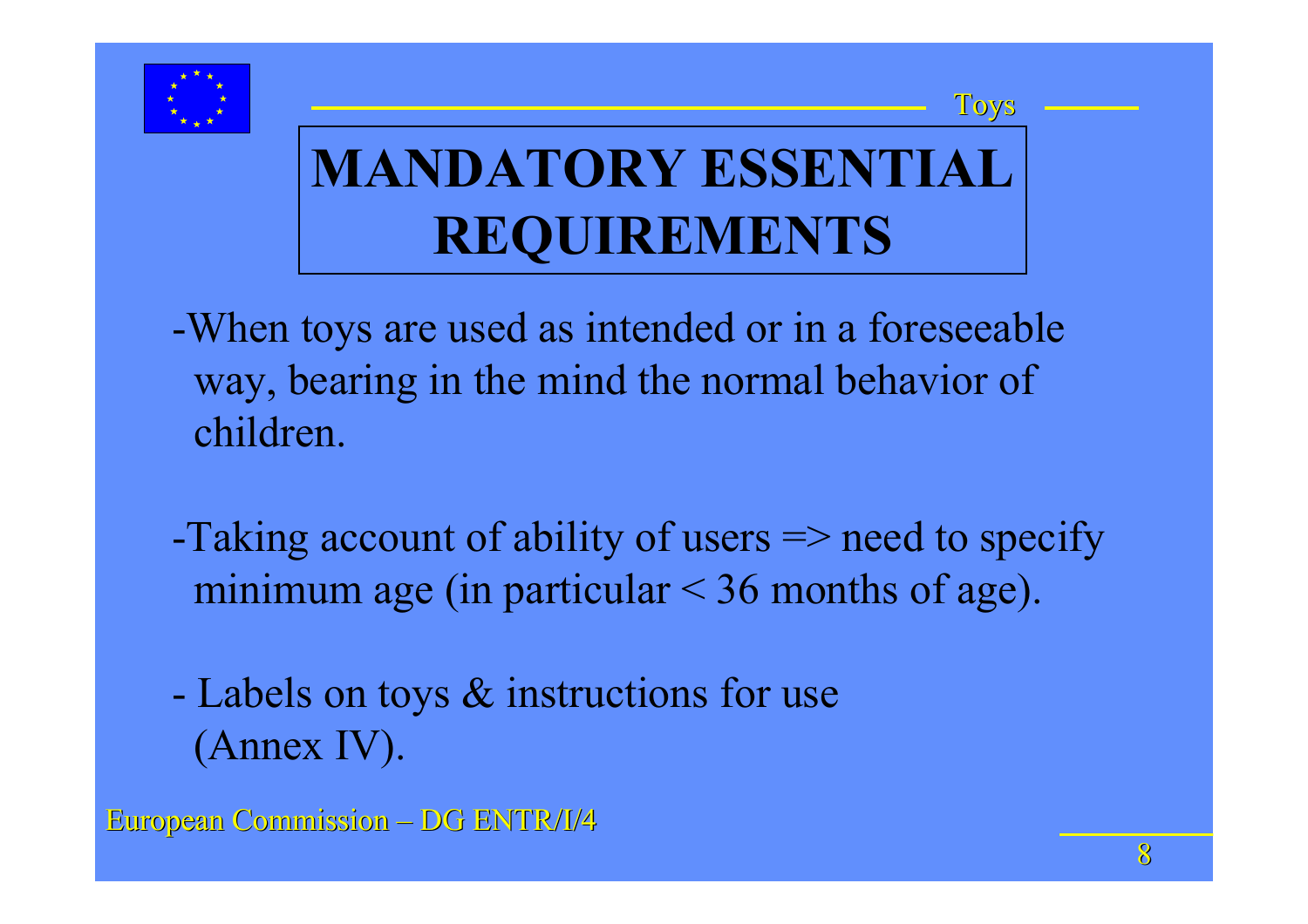

# **Particular risks (annex II, section II)**

- 1. Physical & mechanical
	- i.e. edges;
		- detachable parts of toys for children  $\leq$  36 months.
- 2. Flammability Example :
	- No flammable material
- **European Commission DG ENTR/I/4**

Toys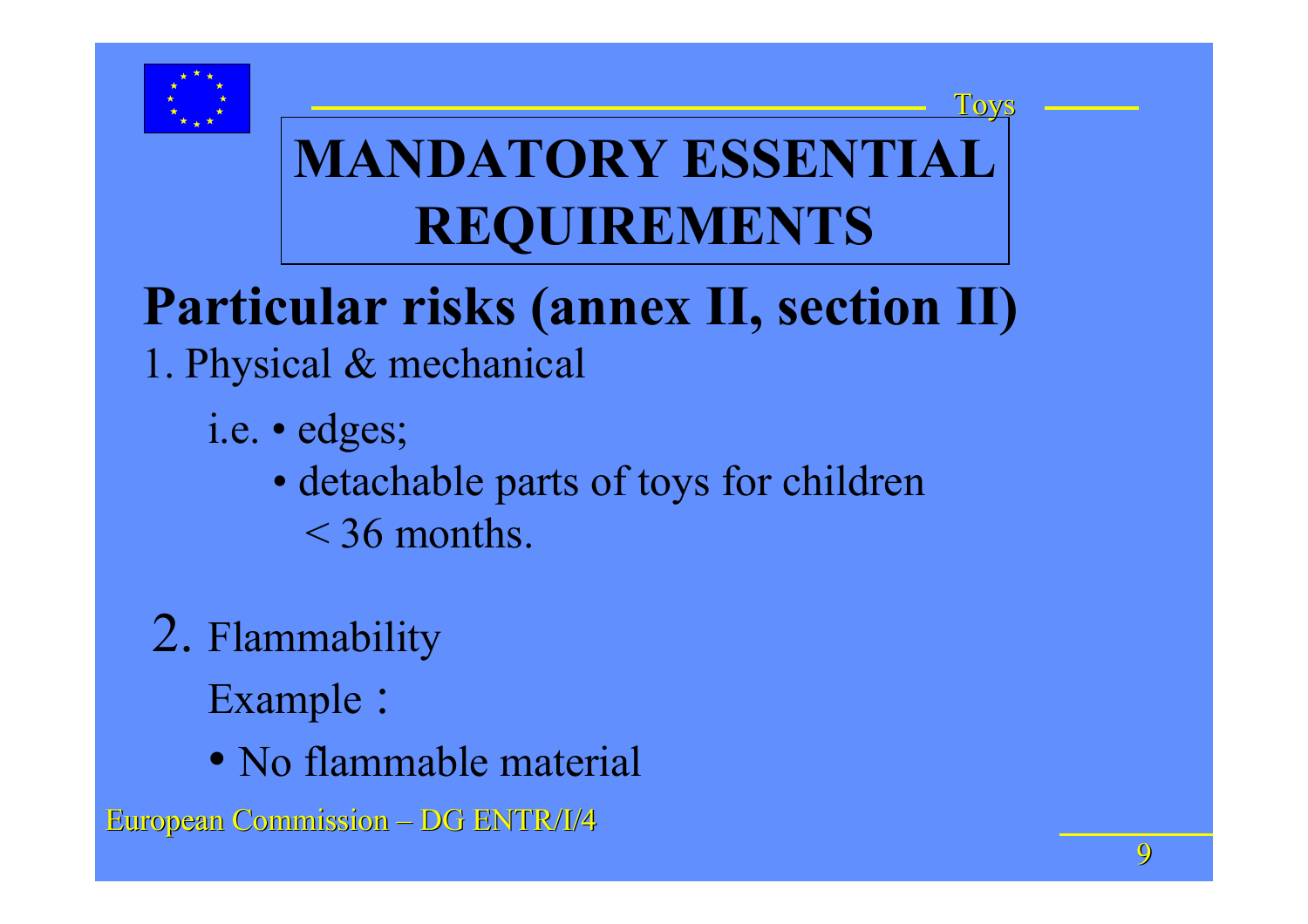



#### 3. Chemical properties

- No health hazard if ingested, inhaled or in contact with the skin.
- Compliance with the relevant Community legislation relating to certain categories of products or to the prohibition, restriction of use or labelling of certain dangerous substances and preparations.
- Definition of maximum levels for cadmium, chromium, lead, mercury, selenium…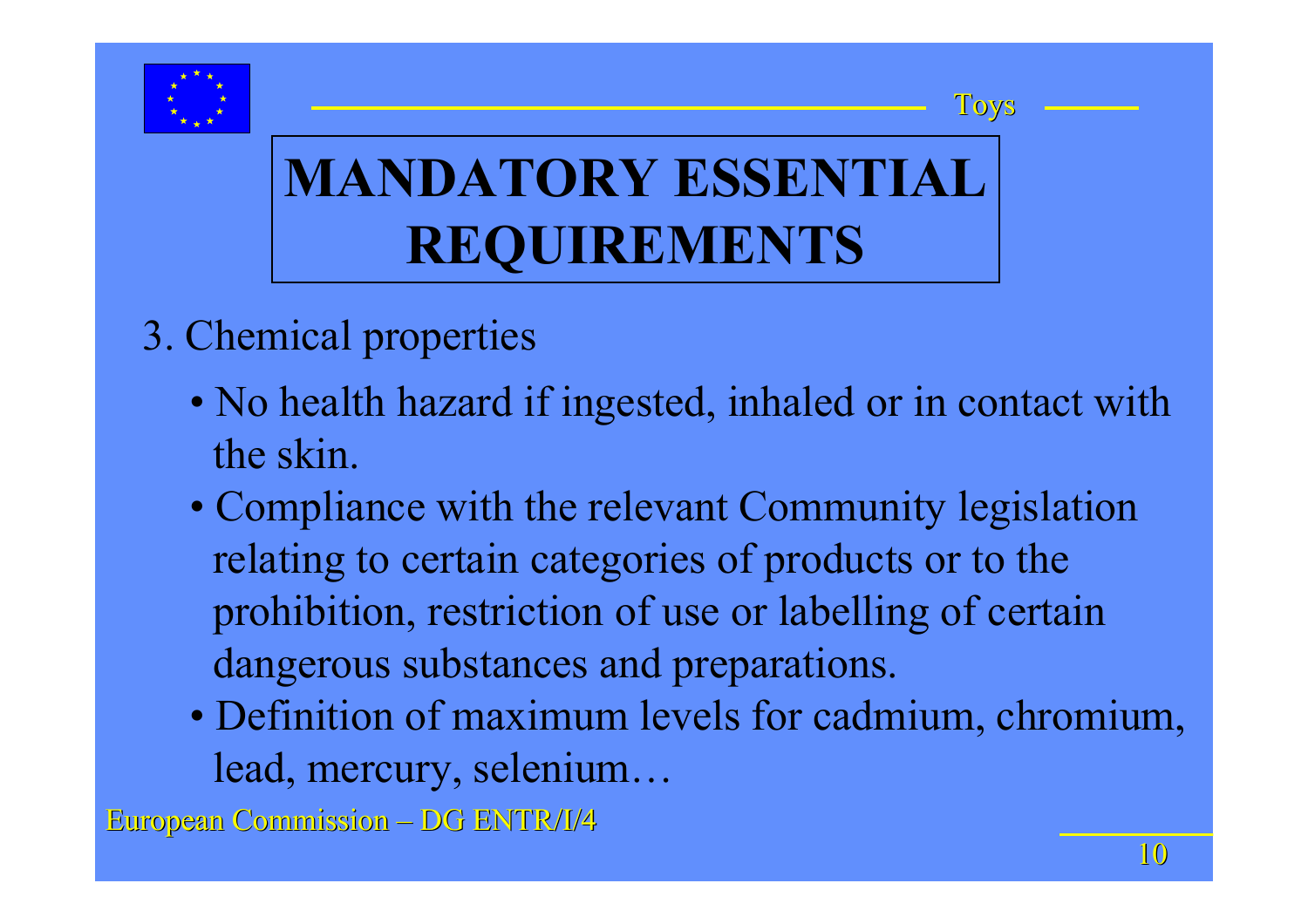



• No dangerous substances or preparations within the meaning of EC legislation 67/548/EEC & 88/379/EEC, with the exception of chemistry experiments for which a reference is made to an EN standard.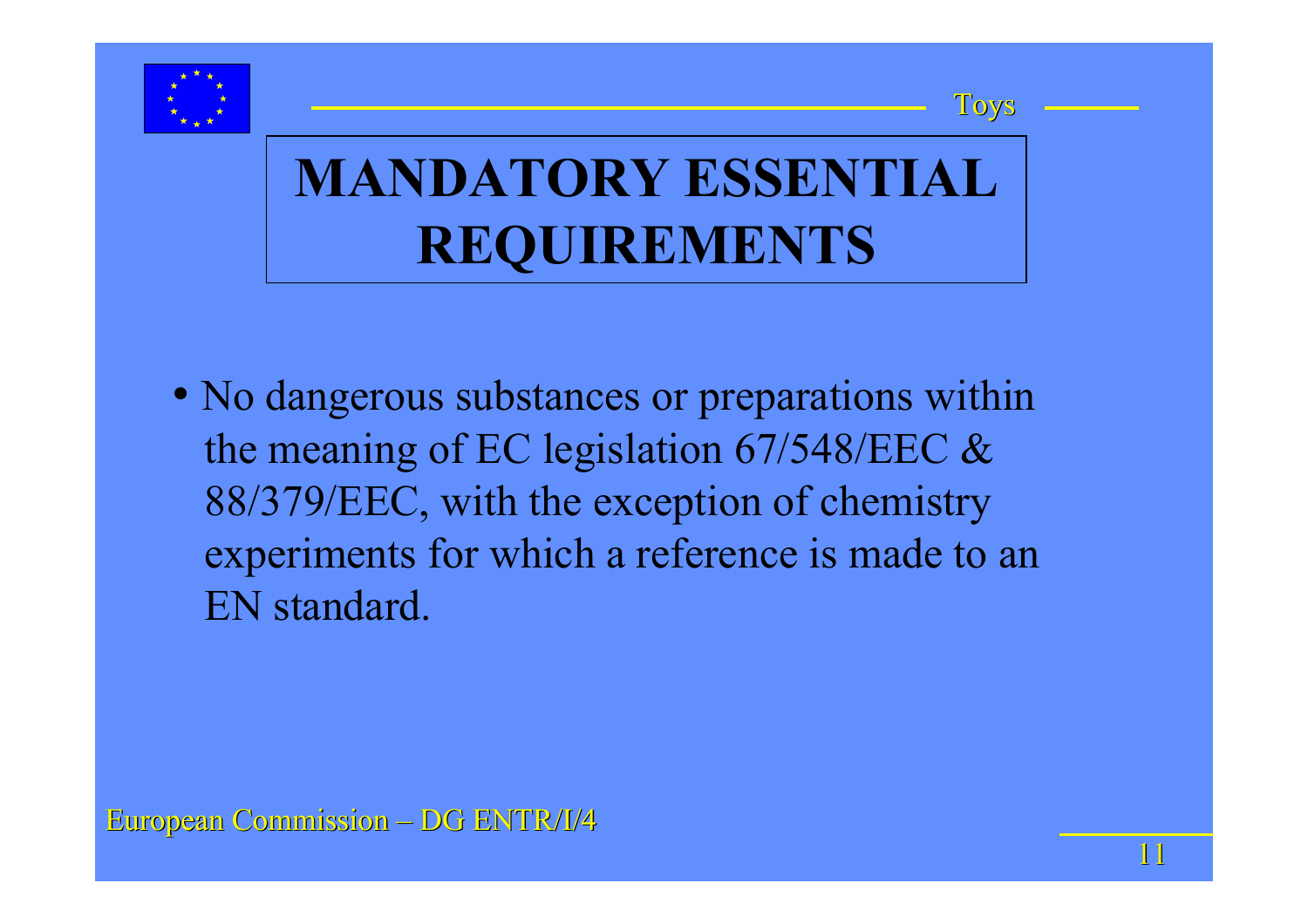



- 4. Electrical properties
	- No voltage exceeding 24 volts
	- If risk of electrical shock, proper insulation
	- Maximum temperatures of exposure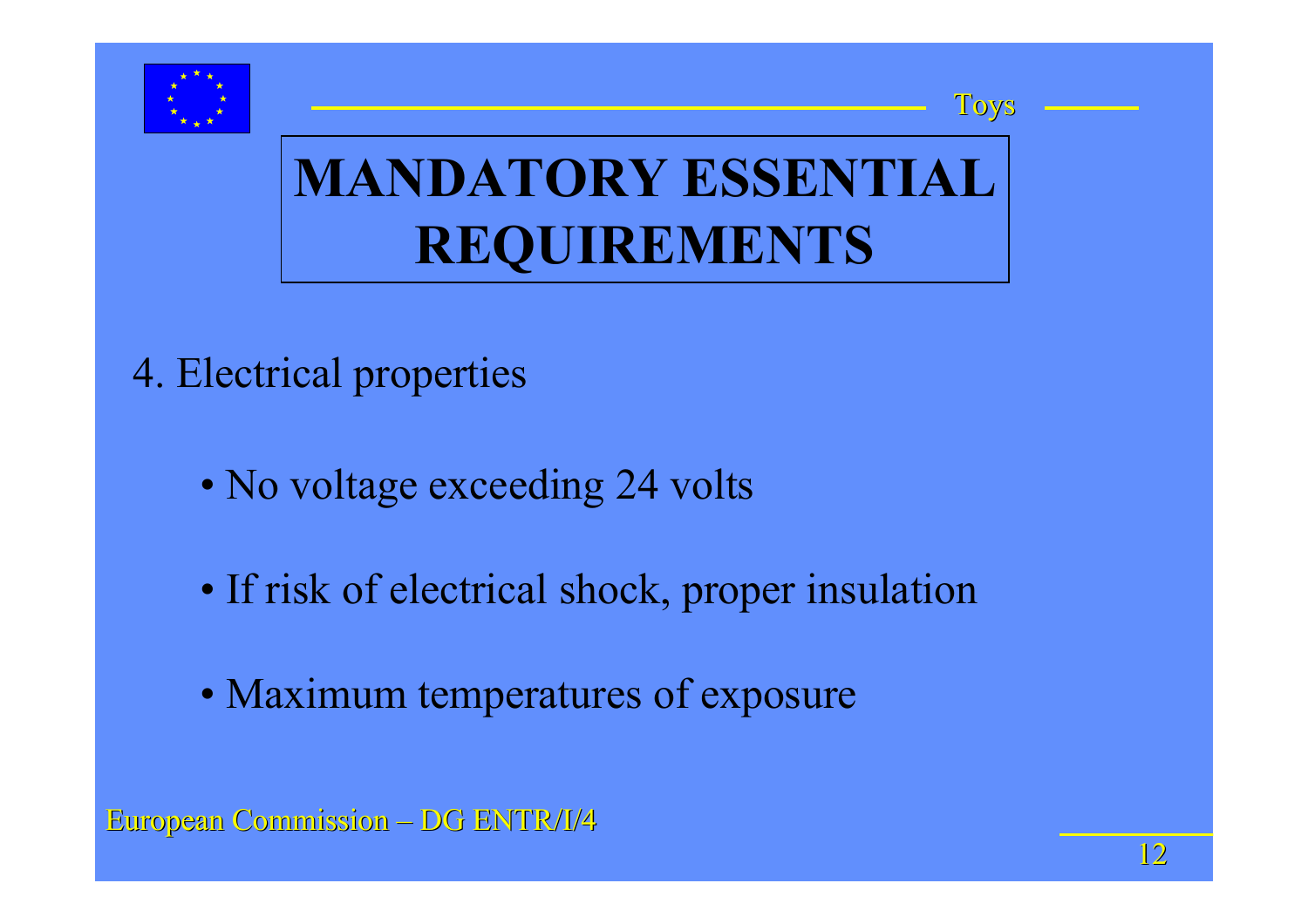



#### 5. Hygiene

- No risk of infection and contamination
- 6. Radioactivity
	- No radioactive elements EC legislation 96/29/Euratom applies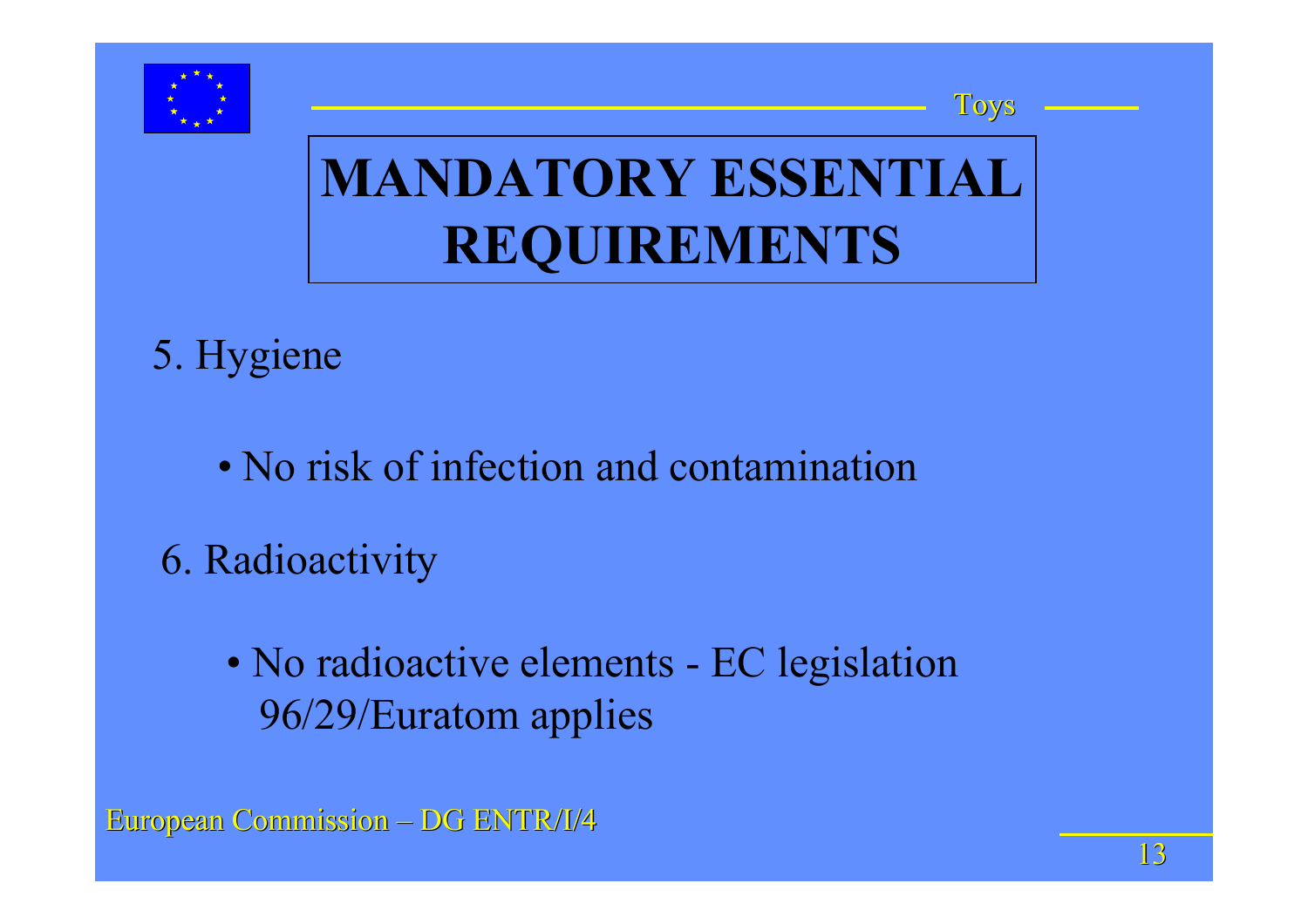

#### **HARMONISED STANDARDS**

#### EN 71 - CEN standard with 8 chapters :

- EN 71-1 Physical & mechanical risk
- EN 71-2 Flammability
- EN 71-3 Chemical risk Migration limits
- EN 71-4 Chemical experiments
- EN 71-5 Other chemical toys
- EN 71-6 Symbols Warning as to the minimum age
- EN 71-7 Finger Paints
- EN 71-8 Swings, slides and similar activity toys

**European Commission – DG ENTR/I/4** EN 50 088 - Electrical risk - Cenelec standard

Toys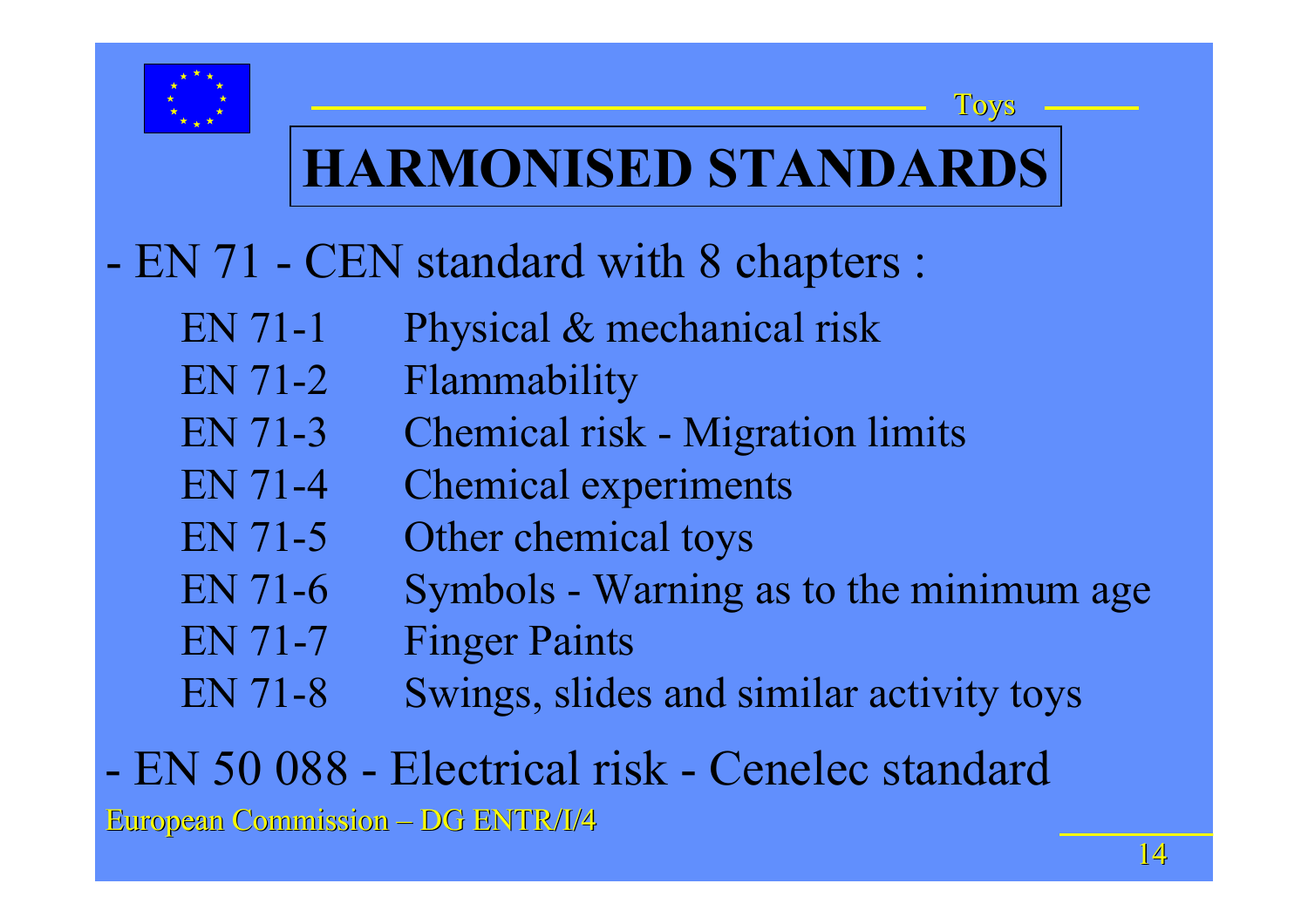



### **CONFORMITY ASSESSMENT**

Applies the harmonised standards

"Self certification" Ð

#### Manufacturer

Does not apply the harmonisedstandards Third party certificationÐ

**European Commission – DG ENTR/I/4** 

/

 $\backslash$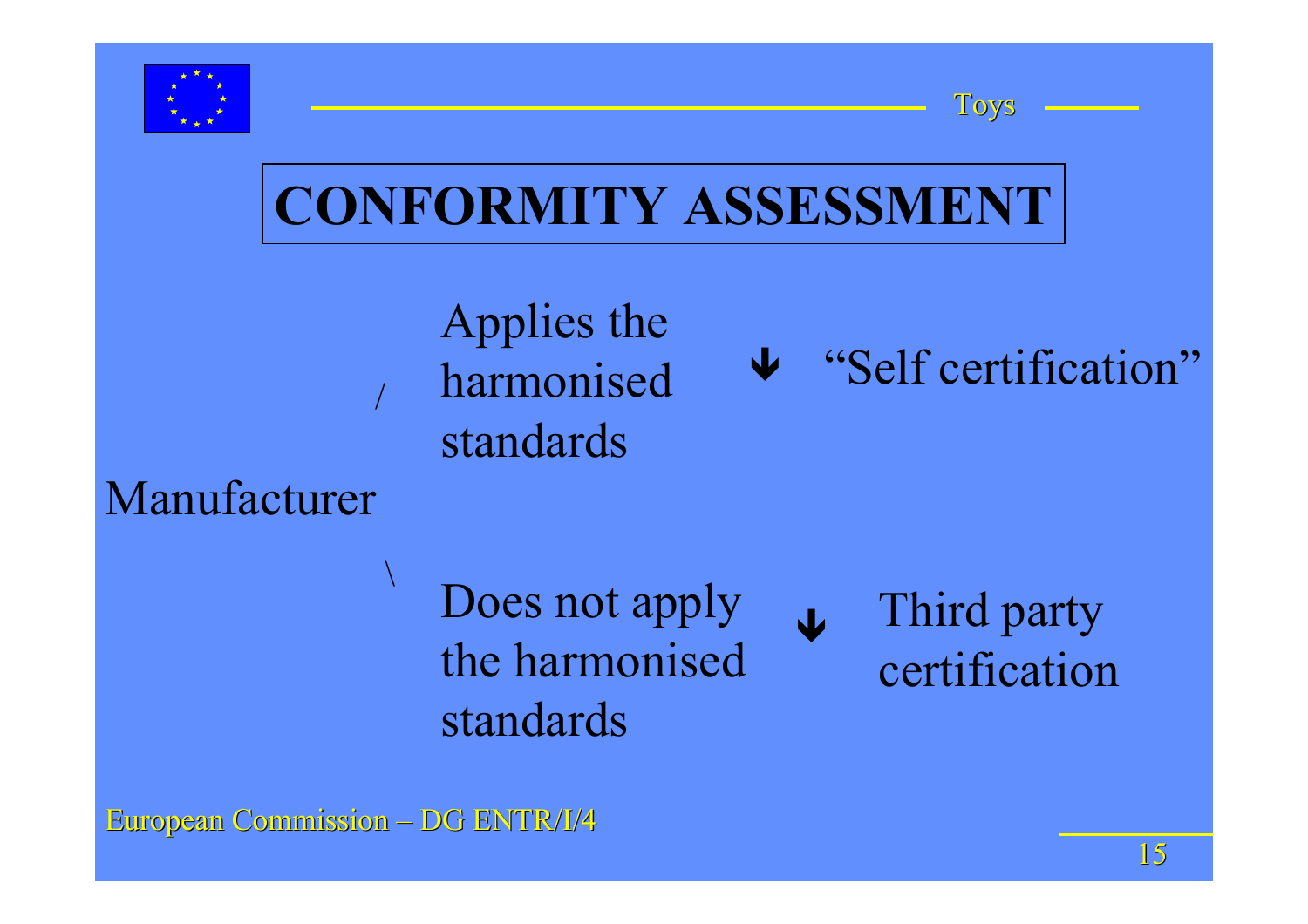



#### **Self certification**

- The manufacturer applies the standards; he draws up a design dossier and describes the means whereby he ensures conformity of the production (i.e. test reports or technical file) [see article 8(1)a].
- The manufacturer affixes the CE marking, his name and address on the toy or on the packaging before placing the toy on the market [see article 11(1)].

**European Commission – DG ENTR/I/4** 

Toys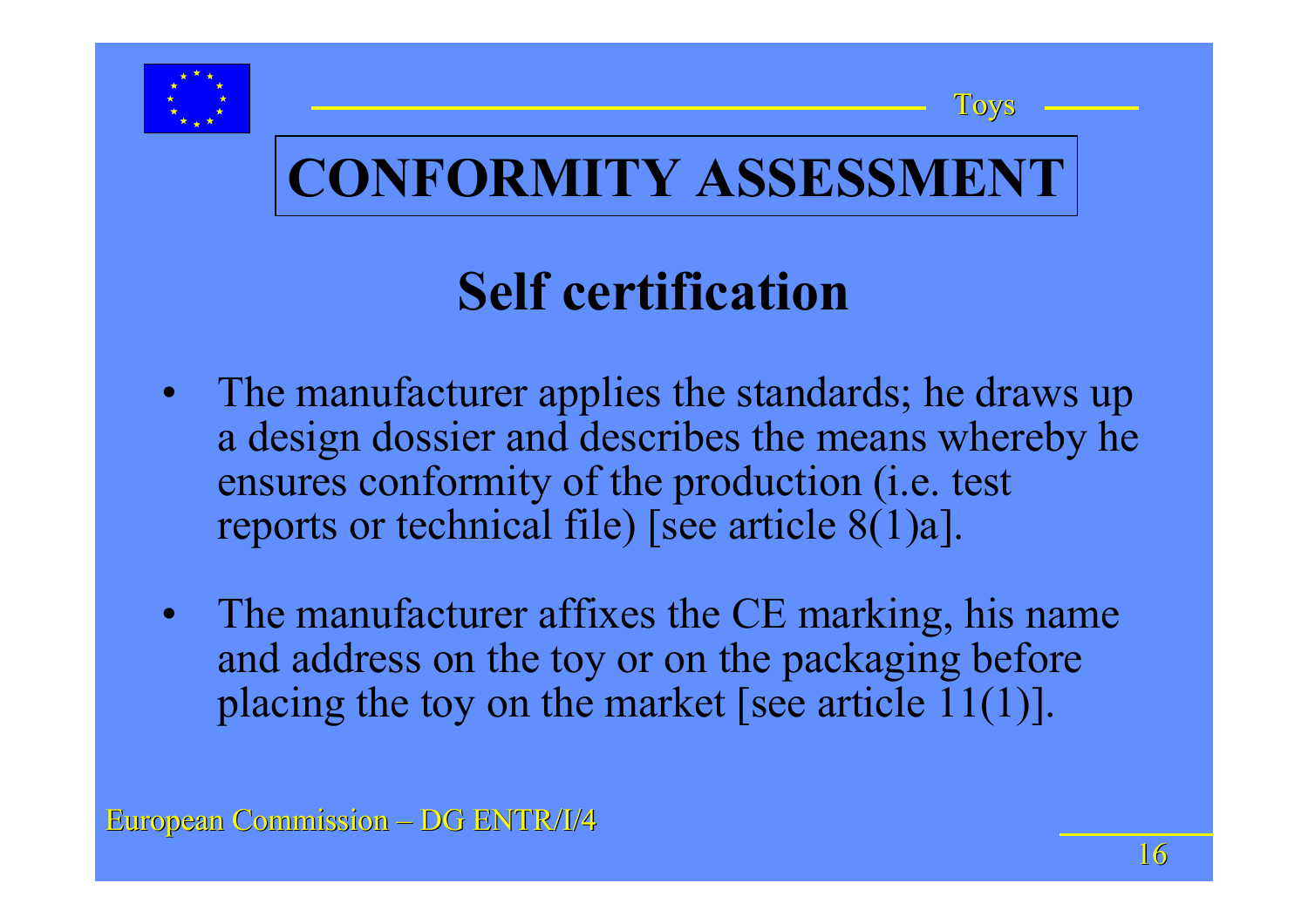



#### **CONFORMITY ASSESSMENT**

### **Type examination (article 10)**

- The manufacturer submits the model of the toy as well as a design dossier to the notified body.
- The notified body issues a EC type examination certificate.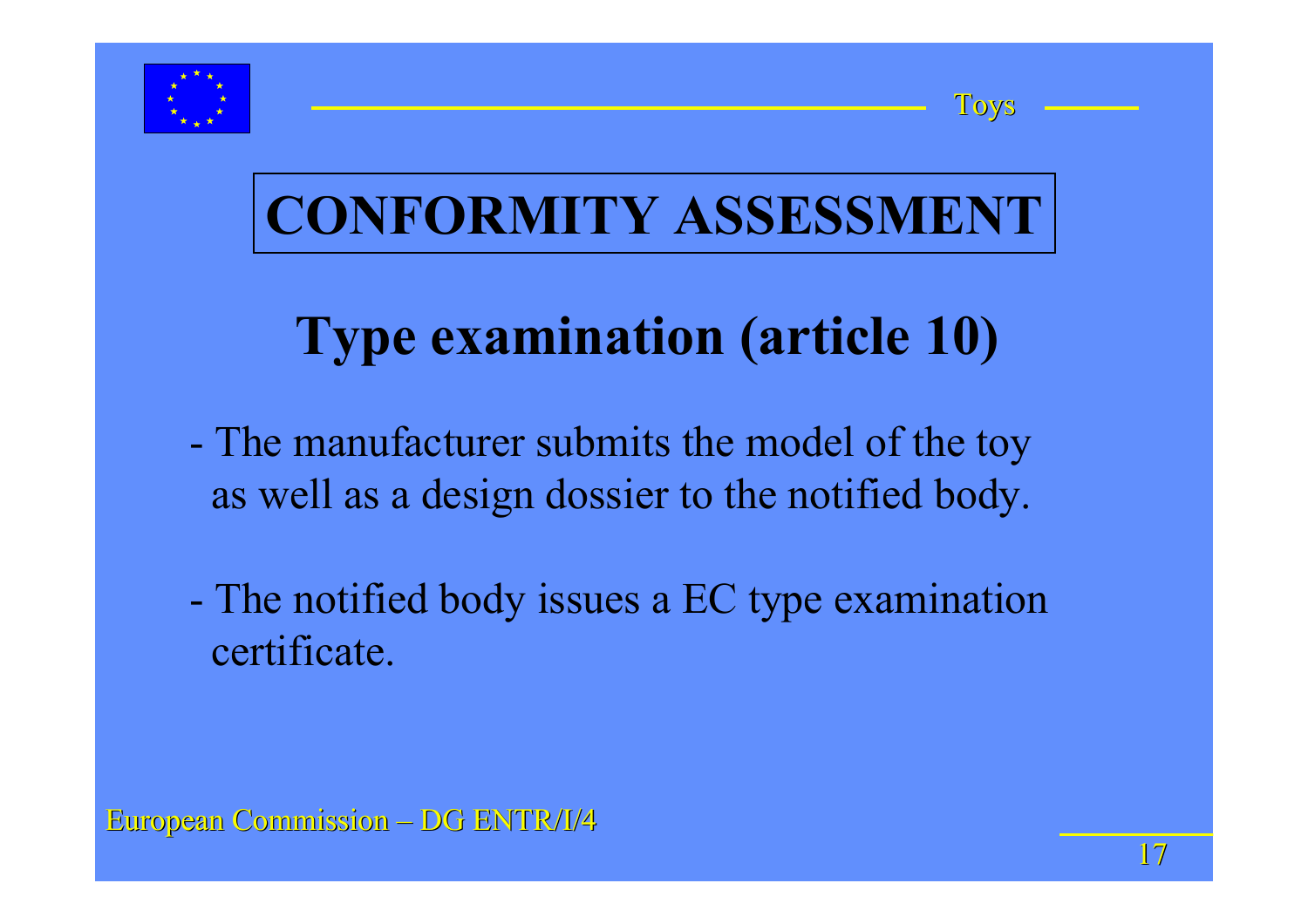



#### **CONFORMITY ASSESSMENT**

- The manufacturer has the means to ensure theconformity of his production with the approved model (i.e. test reports or technical file).
- The manufacturer affixes the CE marking on each toy - or its packaging - conforming with the approved model.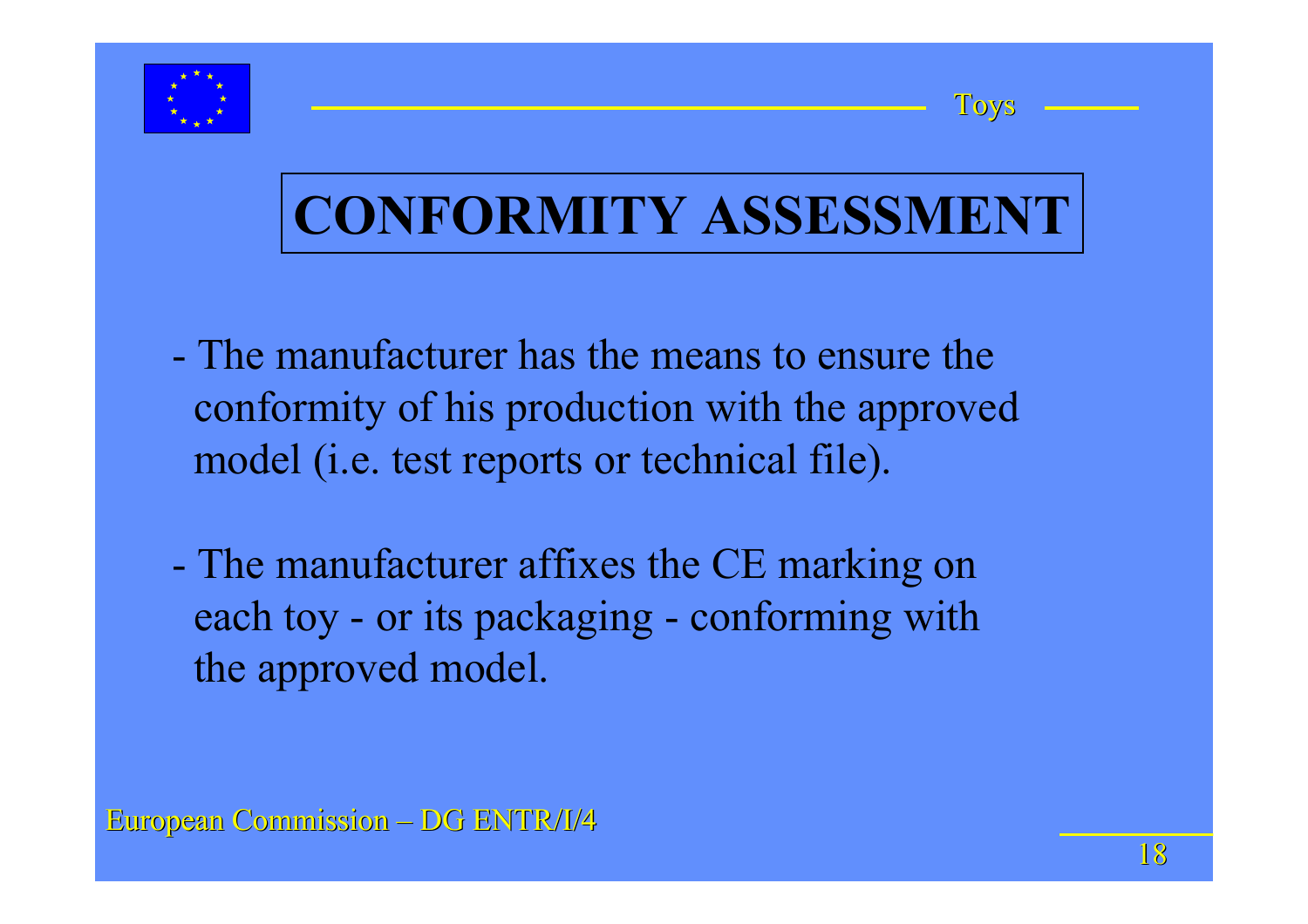



### **NOTIFIED BODIES (see article 9)**

- To date 73 bodies notifiedFor type examination
- List published by the EC

*http://europa.eu.int/comm/enterprise/newapproach/legi slation/nb/notified\_bodies.htm*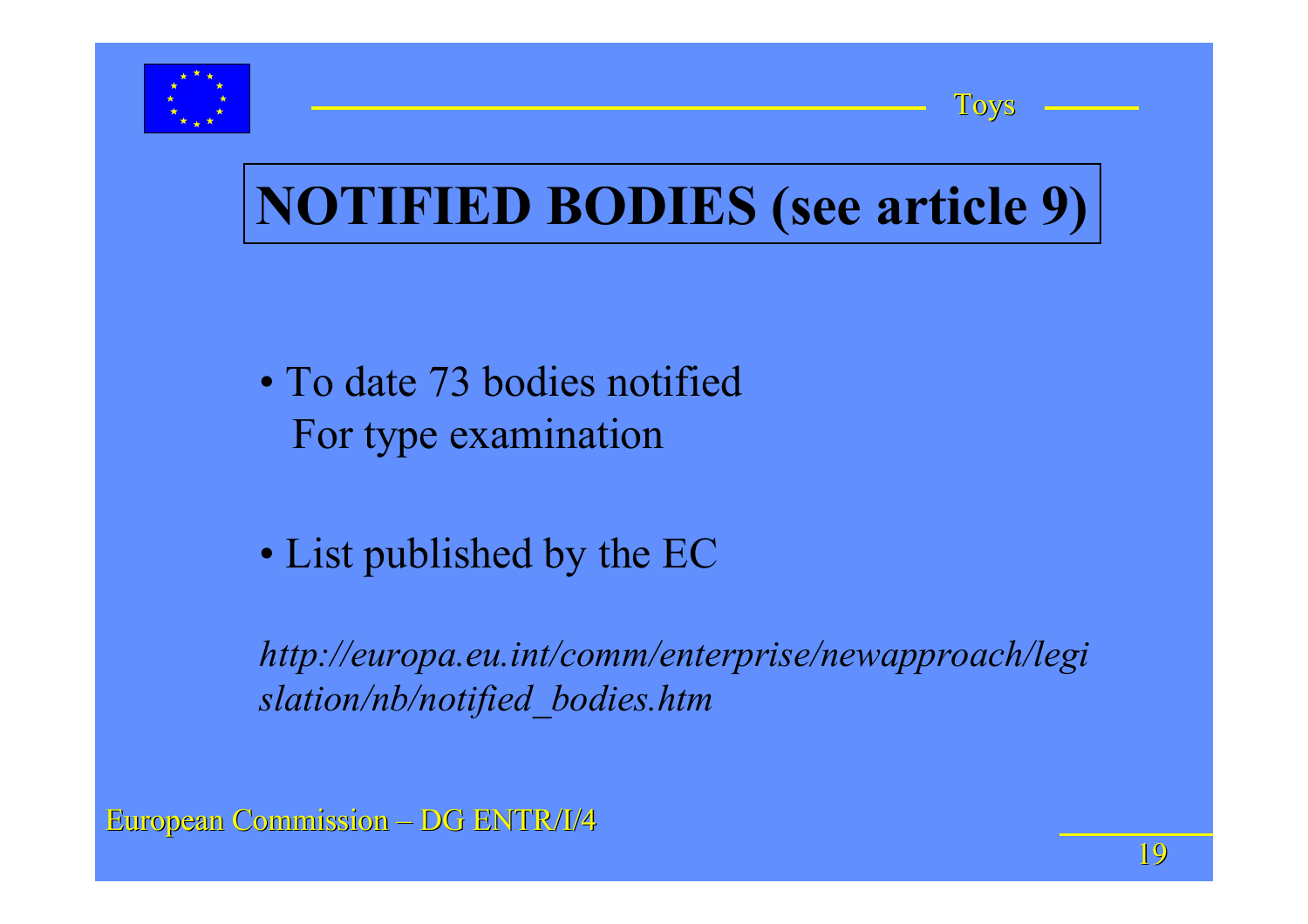



### **FREE CIRCULATION**

- Free circulation of toys in the EU if they :
- conform to the essential safety requirements
- have been subject to one of the conformity assessment procedures
- are CE-marked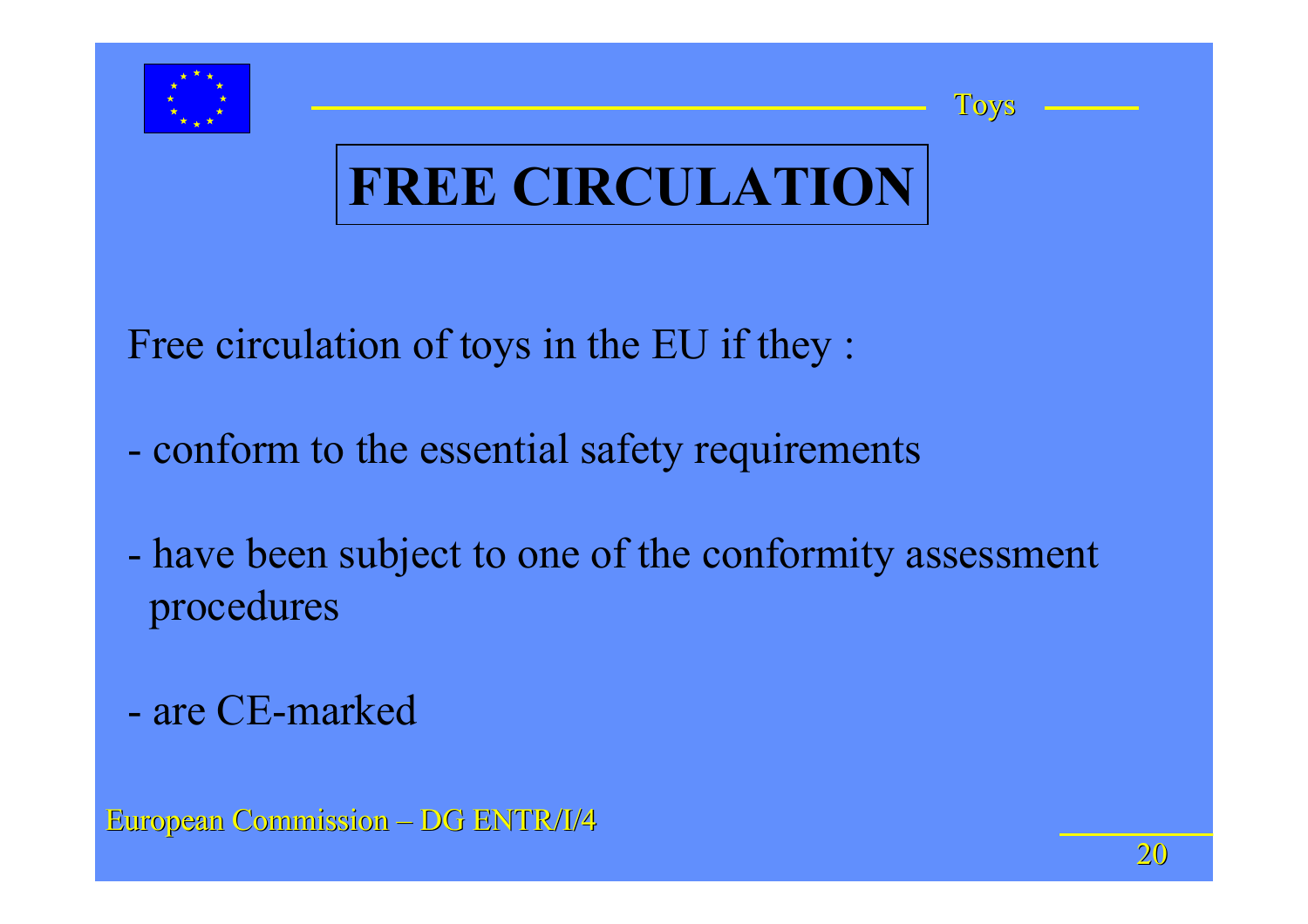



### **MARKET SURVEILLANCE (see article 12)**

- Member States shall make sample checks on the market.
- Member States shall control conformity at the external borders (regulation (EEC) n° 339/93 of 8 February 1993).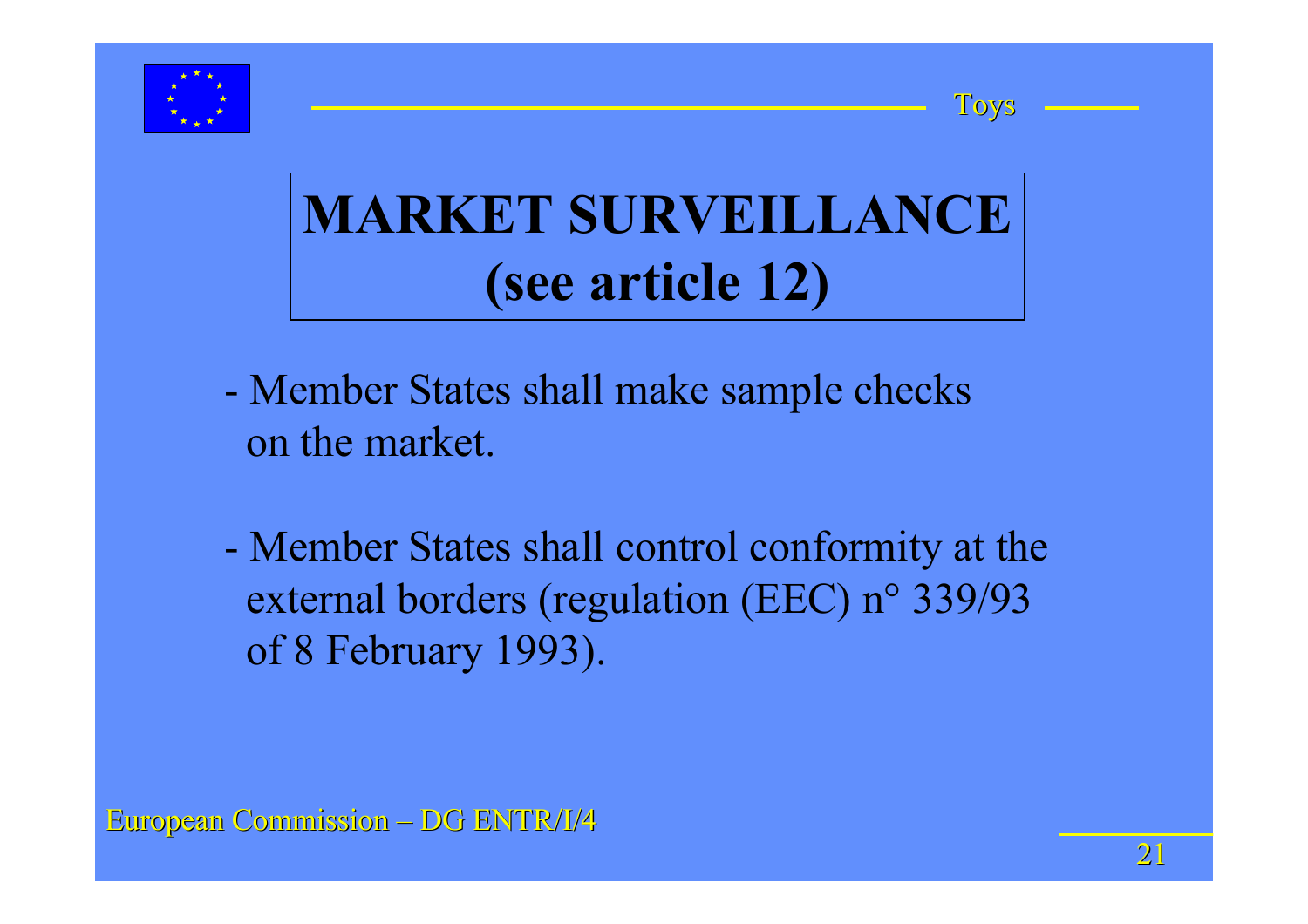



- They shall have access to the place of manufacture and storage.
- They may ask the manufacturer for information concerning design and manufacture (documentation).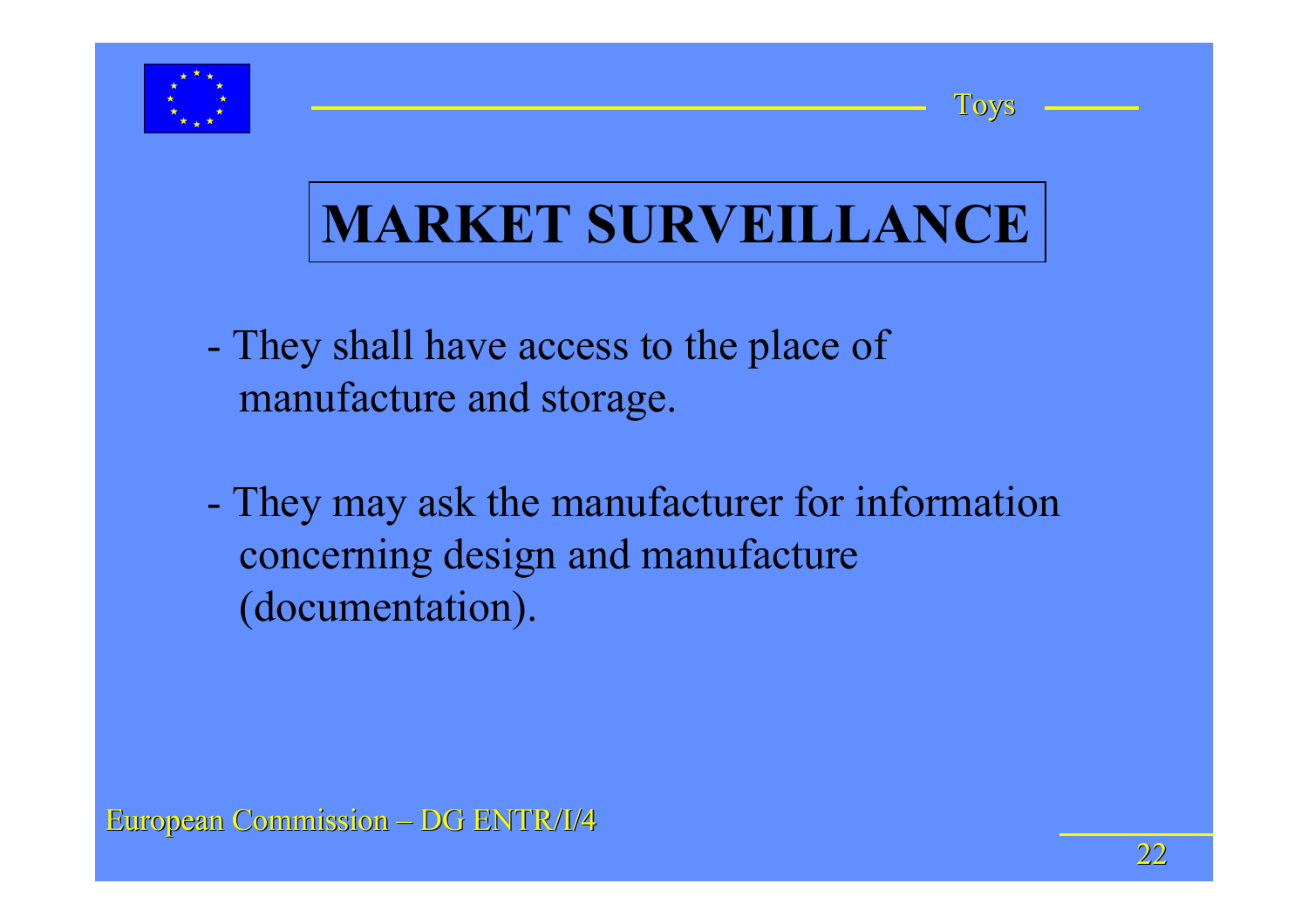



### **MARKET SURVEILLANCE**

- Toys shall bear the name & address of the manufacturer, his representative or the importer in the Union.
- They have to keep the documentation available ensuring that the conformity assessment procedures have been performed (see article 8).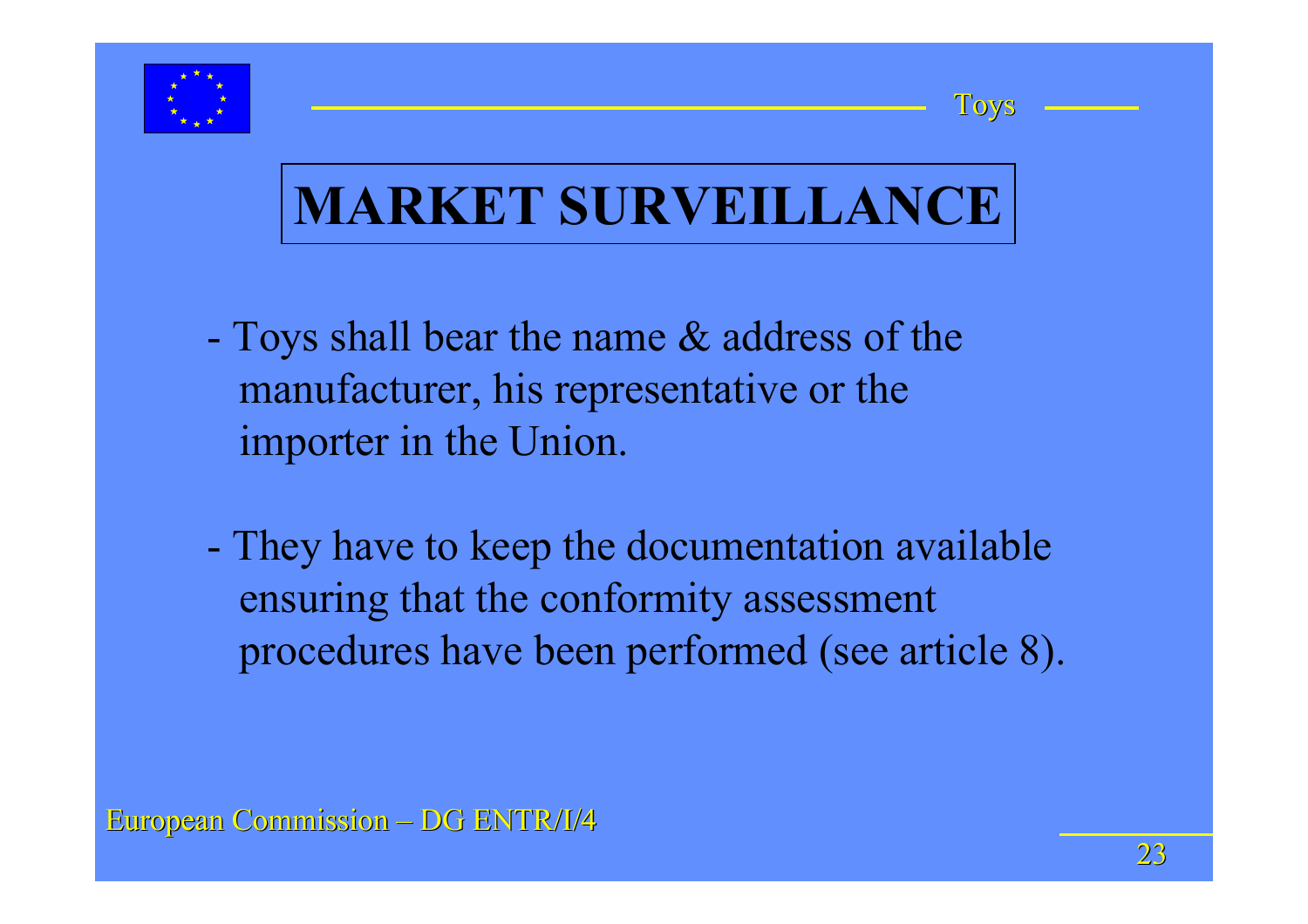



#### **INFORMATION EXCHANGE ON DANGEROUS TOYS**

**Rapex**-procedure under the General product safety directive (2001/95/EC)

Products presenting a serious risk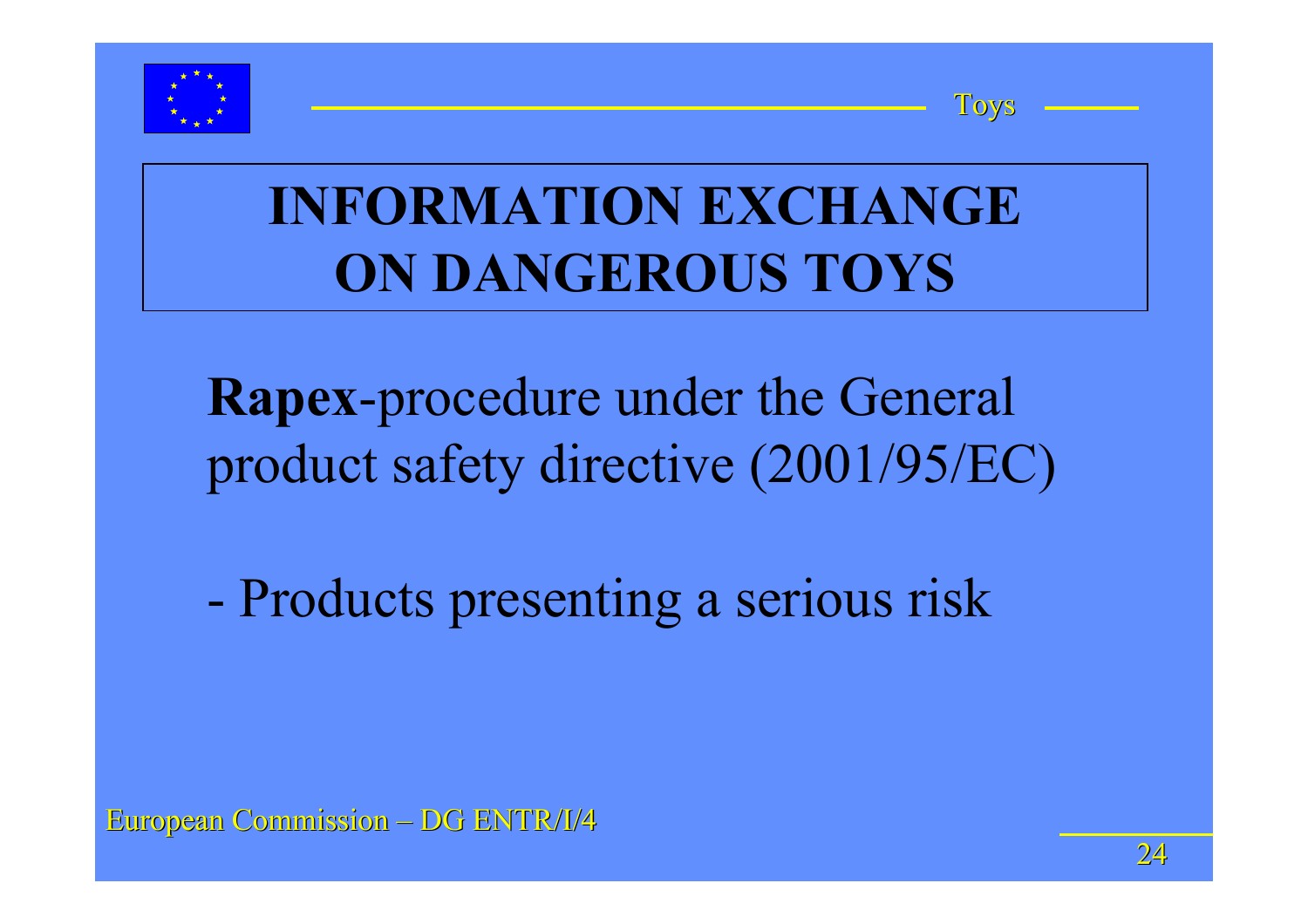



#### **REVISION OF DIRECTIVE 88/378/EEC**

- Under discussion with the Member States and the Under discussion with the Member States and the interested parties interested parties
- Adoption of the proposal by the Commission in Adoption of the proposal by the Commission in 2006 - 2007
- Adoption of the new Directive by the Council and the European parliament in 2007-2008 the European parliament in 2007-2008
- Transposition by the Member States Transposition by the Member States (1 year) (1 year)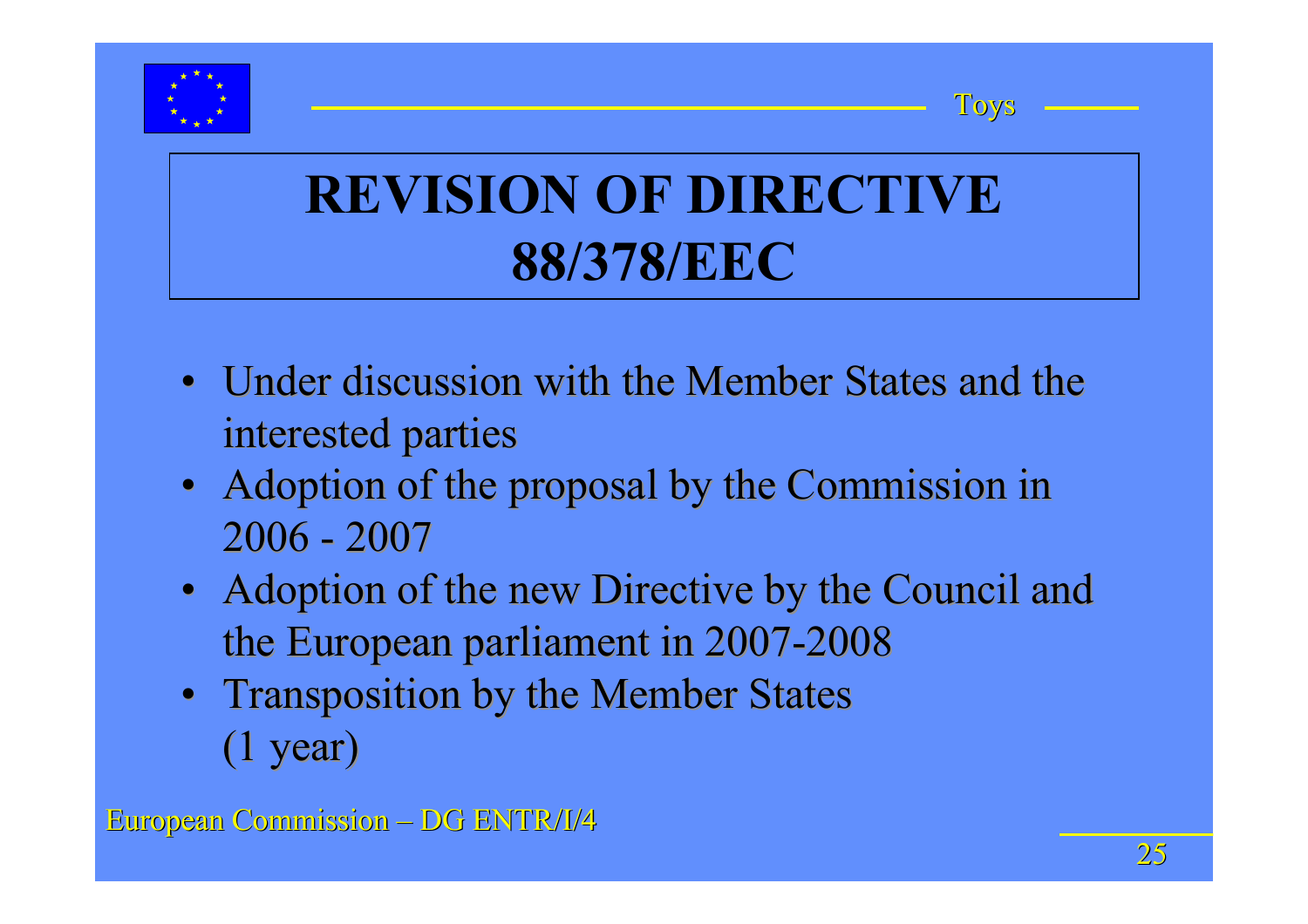



Better definition of the scope of the directive

 certain new products (video games and periphericals) certain new products (video games and periphericals)

European Commission European Commission – DG ENTR/I/4 DG ENTR/I/4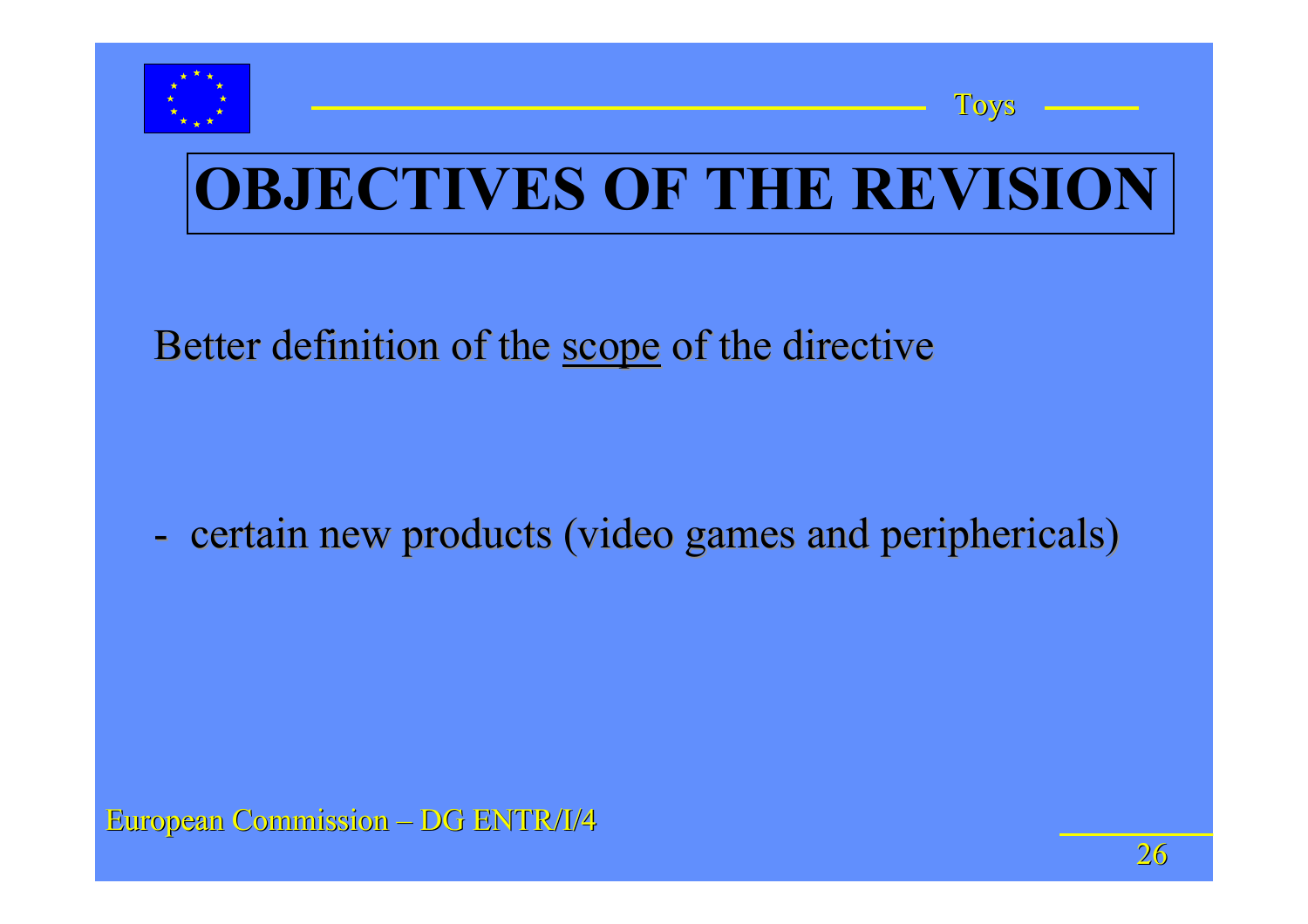



The <u>person responsible</u> for ensuring that toys conform to the Directive

reinforce the responsibilities of the <u>importer</u> reinforce the responsibilities of the <u>importer</u>

European Commission European Commission – DG ENTR/I/4 DG ENTR/I/4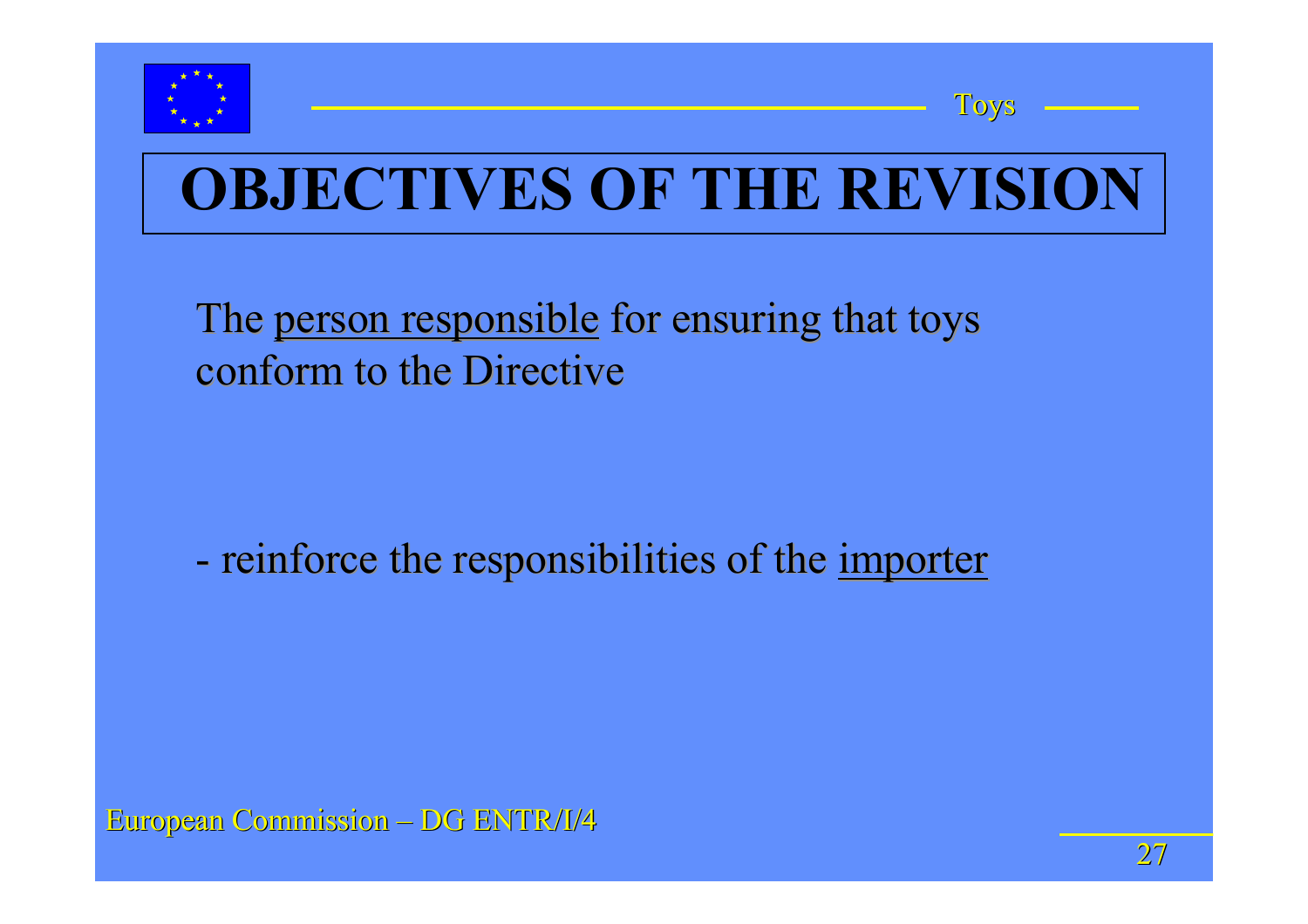



#### More detailed requirements concerning the More detailed requirements concerning the bodies responsible for the conformity assessment bodies responsible for the conformity assessment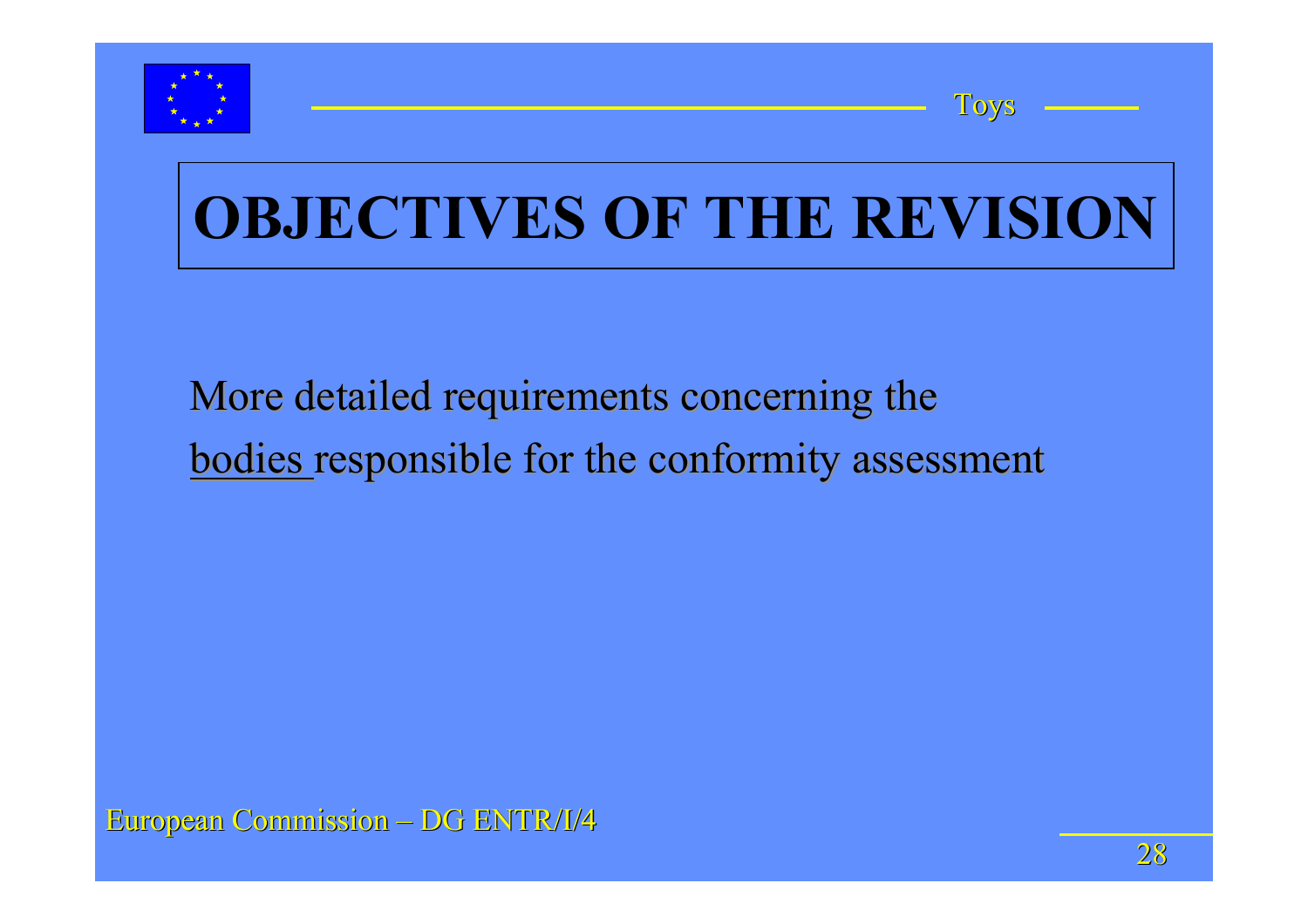



#### More effective market surveillance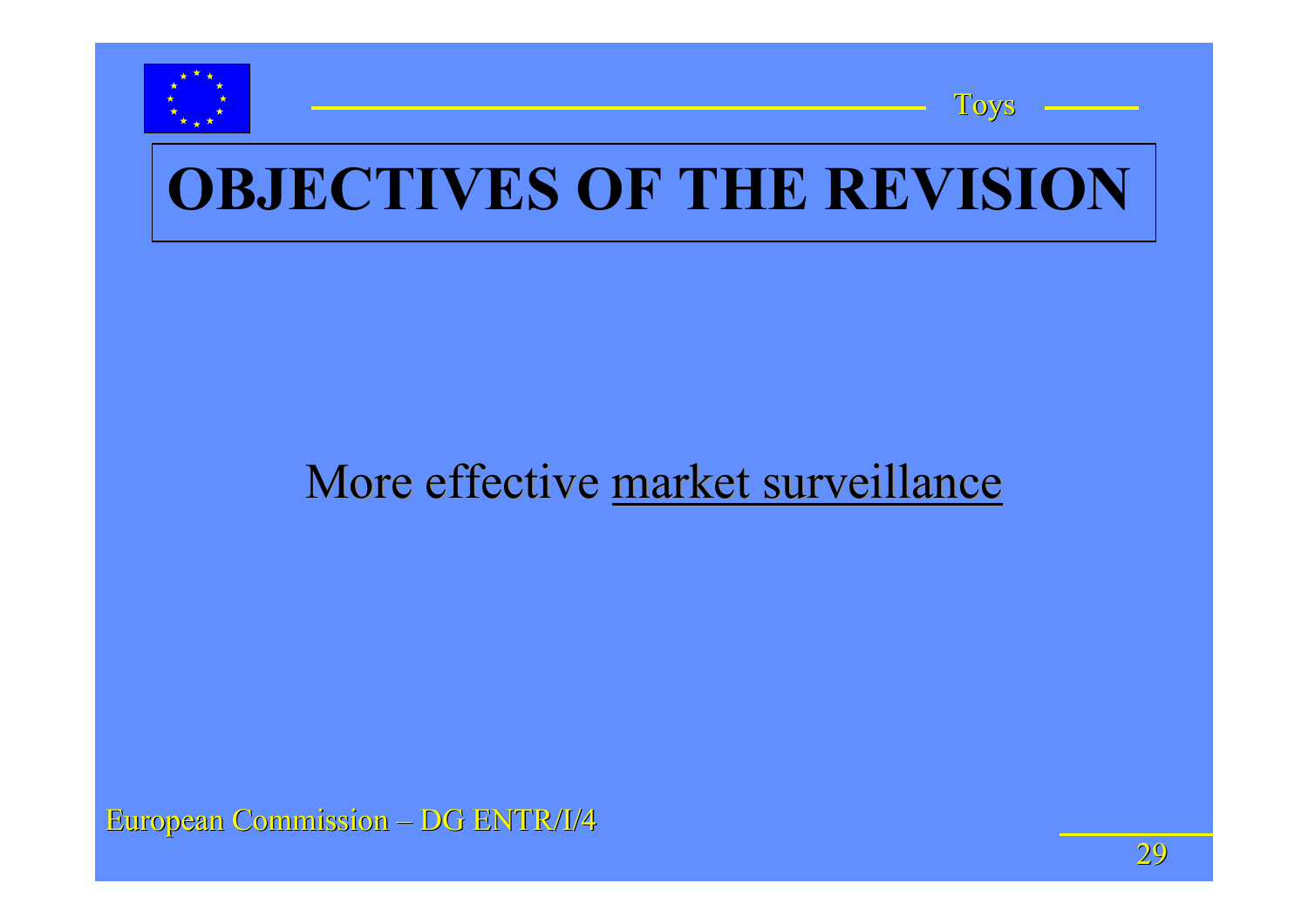



Amendments to the safety requirements concerning toys concerning toys

- chemical properties chemical properties
- - noise level, electrical properties noise level, electrical properties (24 volt limit), lasers (24 volt limit), lasers